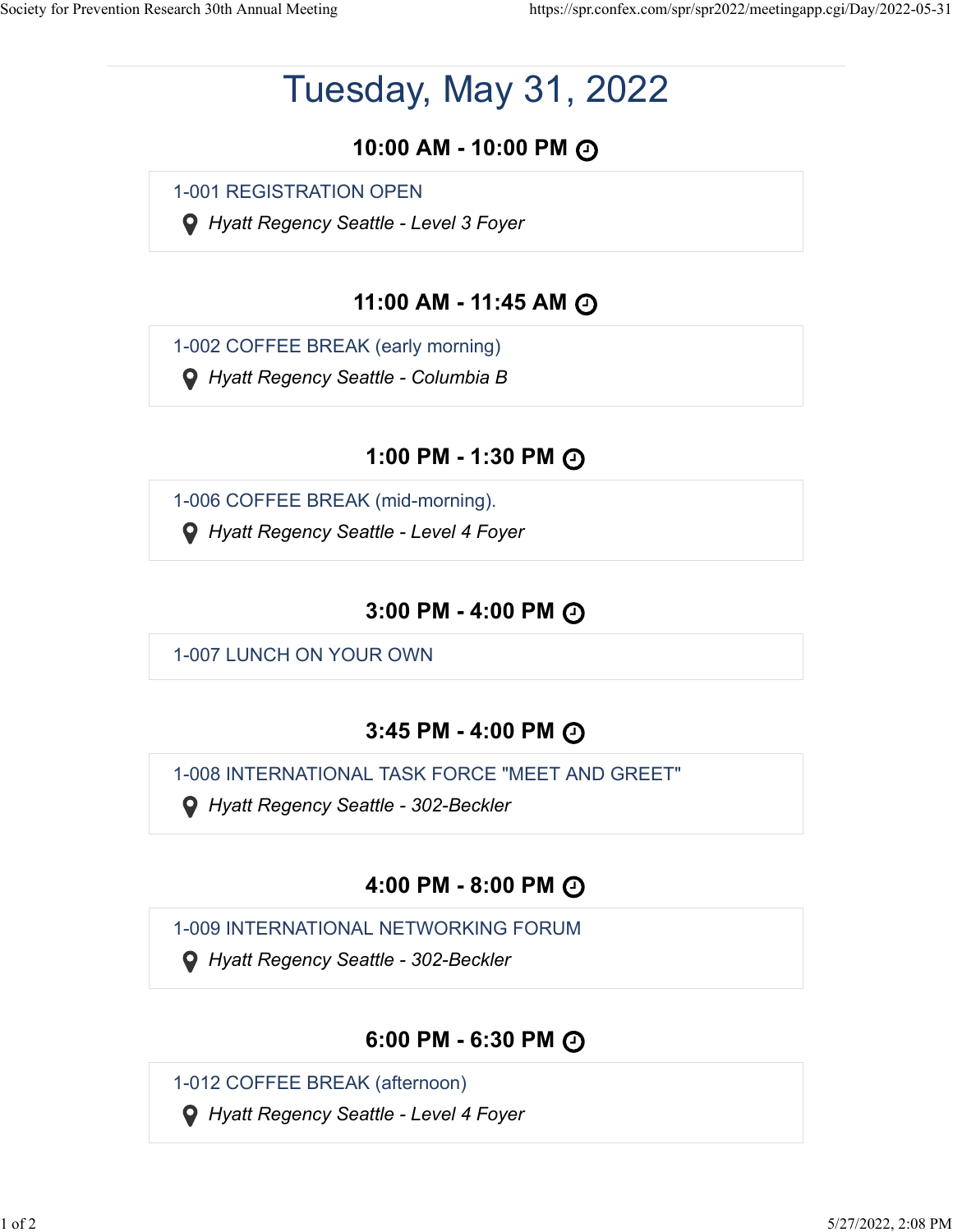### **8:30 PM - 10:00 PM**

1-013 30th ANNUAL MEETING OPENING RECEPTION

 *Hyatt Regency Seattle - Columbia C/D*

1-014 NIDA International Poster Session

 *Hyatt Regency Seattle - Columbia C/D*

1-015 POSTER SESSION I AND RECEPTION

 *Hyatt Regency Seattle - Columbia C/D*

1-016 SPR and NIDA WELCOME

 *Hyatt Regency Seattle - Columbia C/D*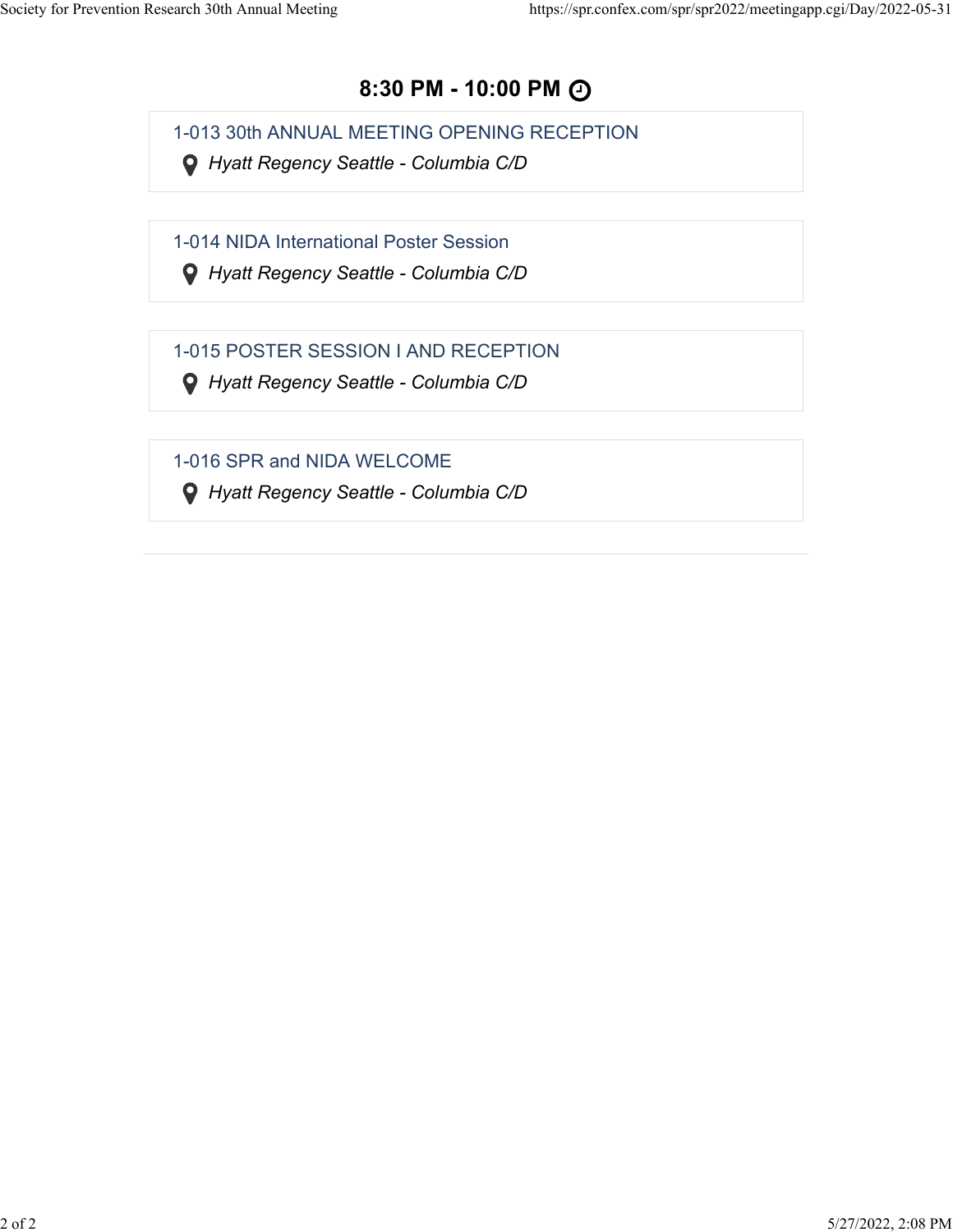# Wednesday, June 1, 2022

# **10:00 AM - 11:30 AM**

2-002 COFFEE BREAK (early morning).

 *Hyatt Regency Seattle - Columbia B*

# **10:00 AM - 10:00 PM**

2-001 REGISTRATION OPEN

 *Hyatt Regency Seattle - Level 3 Foyer*

### **10:30 AM - 11:15 AM**

2-003 ECPN Coffee and Conversation

 *Hyatt Regency Seattle - Level 4 Mezzanine*

# **11:30 AM - 1:00 PM**

2-004 PLENARY SESSION I, Centering Equity in disseimination and implementation science, what does it mean and how to achieve it? *Lauren Supplee, PhD, Senior Program Officer, William T Grant Foundation, New York, NY, Ruben Parra-Cardona, Ph.D., Associate Professor, University of Texas at Austin, Austin, TX, Linda M. Callejas, PhD, Research Assistant Professor, University of South Florida, Tampa, FL and Cheryl Boyce, NIH, Office of Disease Prevention*

 *Hyatt Regency Seattle - Columbia A*

# **1:00 PM - 1:15 PM**

2-005 COFFEE BREAK (mid-morning)

 *Hyatt Regency Seattle - Columbia B*

# **1:15 PM - 2:45 PM**

2-006 PLENARY SESSION I ROUNDTABLE: Centering equity in dissemination and implementation science, What does it mean and how to achieve it?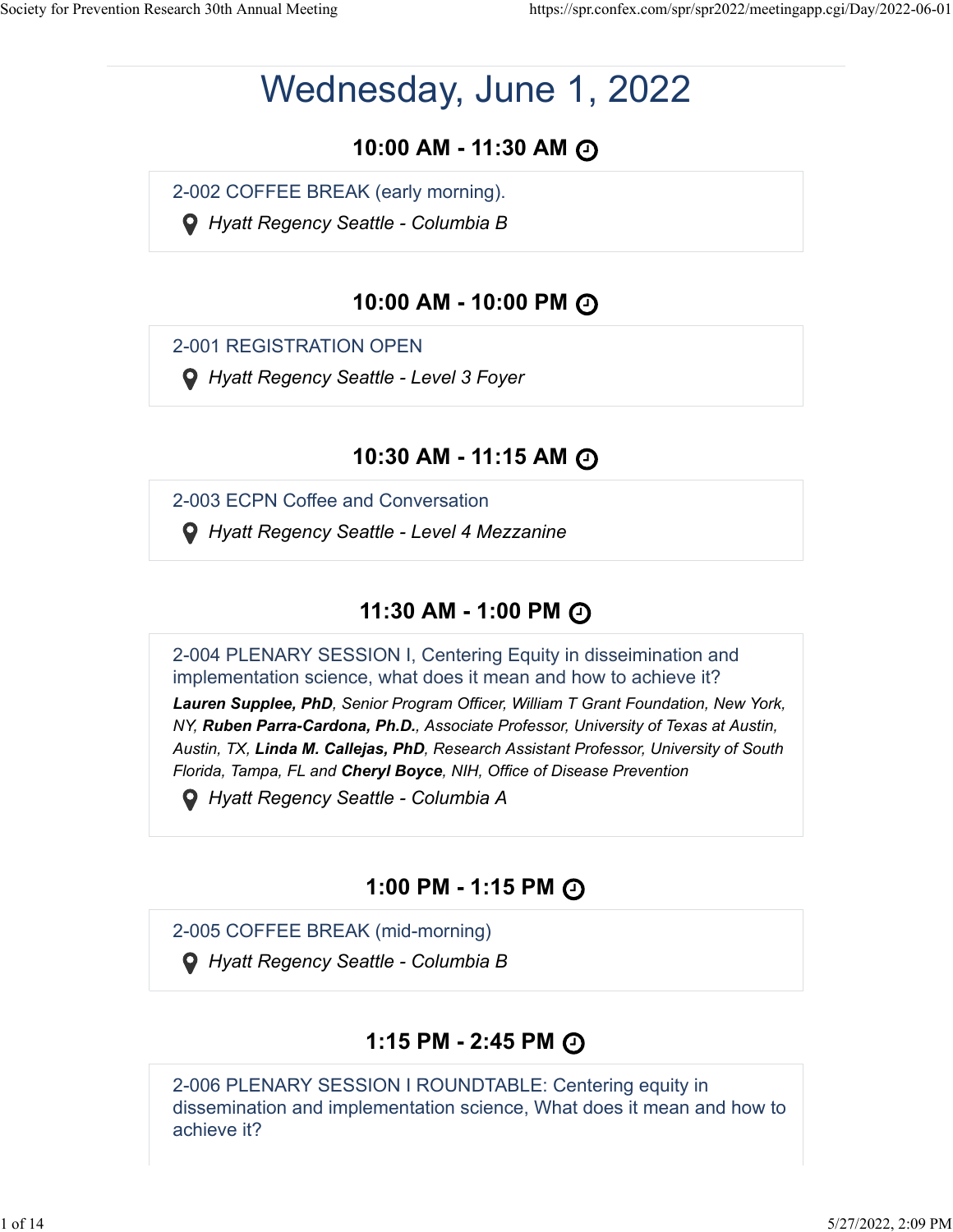*Lauren Supplee, PhD, Senior Program Officer, William T Grant Foundation, New York, NY, Ruben Parra-Cardona, Ph.D., Associate Professor, University of Texas at Austin, Austin, TX and Linda M. Callejas, PhD, Research Assistant Professor, University of South Florida, Tampa, FL*

 *Hyatt Regency Seattle - Columbia A*

2-007 Standards of Knowledge for the Science of Prevention: Looking Back and Moving Forward to Advance the Prevention Science Profession *Brittany Cooper, PhD, Associate Professor, Washington State University, Pullman, WA, Eric C. Brown, PhD, Associate Professor, University of Miami, Miami, FL, Zili Sloboda, Sc.D., President, Applied Prevention Science, Inc, Ontario, OH, J. Mark Eddy, PhD, Professor, University of Texas at Austin, Austin, TX, Nathaniel Riggs, PhD, Associate Professor, Colorado State University, Fort Collins, CO and Cady Berkel, PhD, Associate Professor, Arizona State University, Phoenix, AZ*

 *Hyatt Regency Seattle - 403-Cispus*

2-008 Design and evaluation of prevention programming with Native American and Alaska Native Populations

*Deinera Exner-Cortens, PhD, Assistant Professor & Tier II CRC, University of Calgary, Calgary, AB, Canada*

 *Hyatt Regency Seattle - 401-Chelan*

2-009 Advanced technology for youth substance use prevention *Brian McCabe, PhD, Associate Professor, Auburn University, Auburn, AL*

 *Hyatt Regency Seattle - 405-Kachess*

2-010 From Adolescence to Adulthood: Implications of Racial Discrimination and Exposure to Police Violence on Mental Health and Police Conduct

*Laura Clary, PhD, Assistant Scientist, Johns Hopkins Bloomberg School of Public Health, Baltimore, MD*

 *Hyatt Regency Seattle - 306-Duwamish*

2-011 How does social context impact alcohol use for young adults? *Nichole Scaglione, PhD, Public Health Scientist, RTI International, Washington DC, FL Hyatt Regency Seattle - 307-Methow*

Epidemiology and Etiology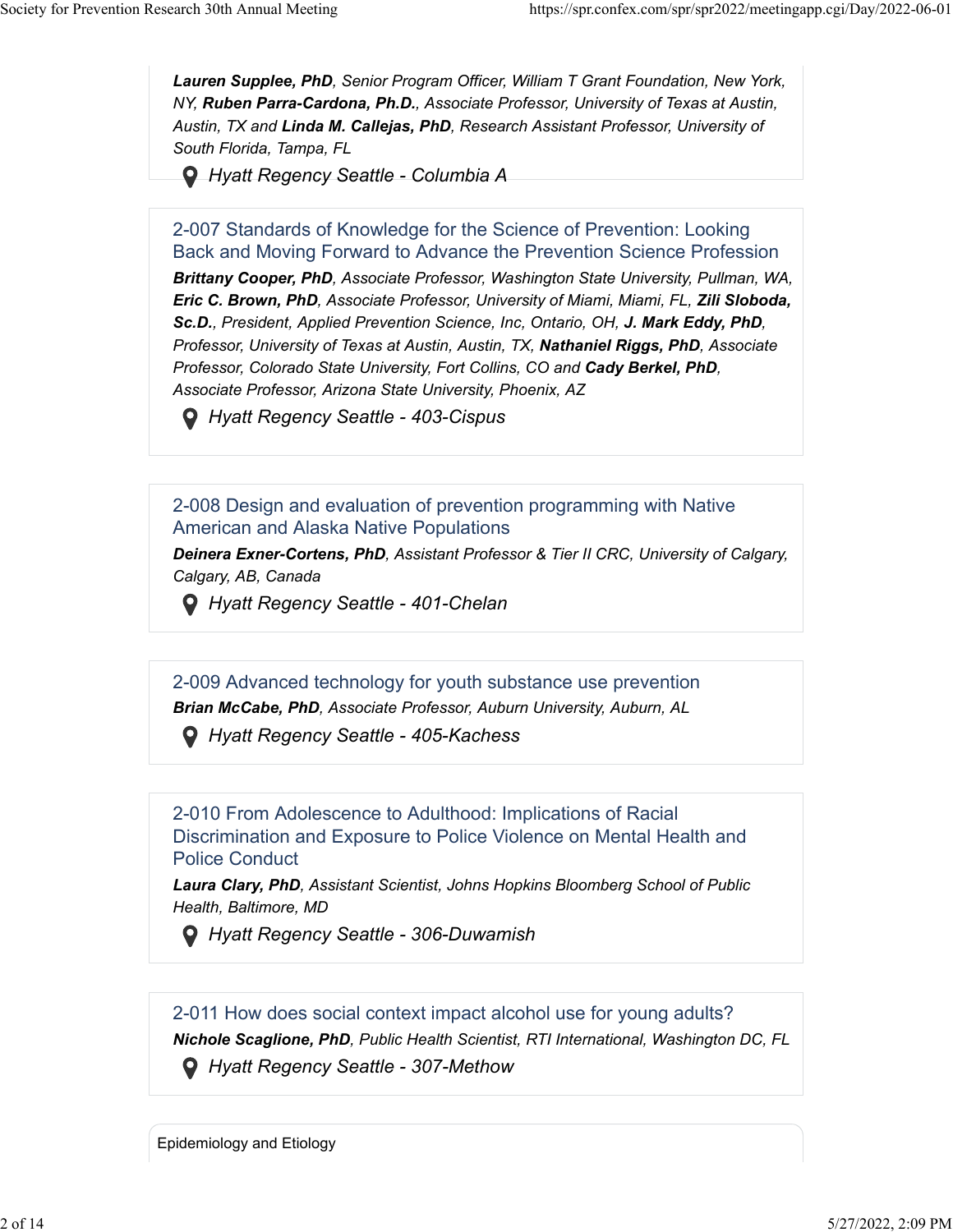2-012 Intergenerational Continuities in Cannabis Use during Adolescence: Roles of Parent History, Child Characteristics, and State Policy Context **David Kerr, PhD**, Professor, Oregon State University, Corvallis, OR and Renee M *Johnson, PhD, Assistant Professor, Johns Hopkins Bloomberg School of Public Health, Baltimore, MD*



 *Hyatt Regency Seattle - 404-Entiat*

Innovative Methods and Statistics

2-013 Methods to Improve Group- or Cluster-Randomized Interventions in Prevention Research

*David M. Murray, PhD, Director, Office of Disease Prevention, Office of the Director, NIH, Rockville, MD, Jonathan Moyer, PhD, Statistician, National Institutes of Health, BETHESDA, MD, Jennifer Baumgartner, PhD, Health Scientist, National Institutes of Health, BETHESDA, MD and Sherri L. Pals, PhD, Mathematical Statistician, Centers for Disease Control and Prevention, Atlanta, GA*

 *Hyatt Regency Seattle - 407-Satsop*

#### Research, Policy, and Practice

2-014 Building State-Wide Infrastructure for Systemic Implementation of Prevention Interventions to Enhance SEL and Equity

*Valerie Shapiro, PhD, Associate Professor, University of California, Berkeley, Berkeley, CA and William A. Aldridge, PhD, Board Member, National Prevention Science Coalition to Improve Lives, University Park, PA*

 *Hyatt Regency Seattle - 408-Washougal*

Special Theme #1: Implementation strategies to achieve equitable implementation of EBIs

2-015 Early Phase Exploration of Cultural and Contextual Adaptations of Established Family Interventions Among Diverse Refugee Populations

*Elizabeth W Perry, MPH, Second Century Initiative Doctoral Fellow, Georgia State University, Atlanta, GA and Daniel Whitaker, PhD, Professor, Georgia State University, Atlanta, GA*

 *Hyatt Regency Seattle - 301-Ashnola*

#### 2-016 Examining and optimizing fidelity of implementation in schools and community settings

*Sonya Xinyue Xiao, PhD, Postdoc Scholar, Arizona State University, Mesa, AZ*

 *Hyatt Regency Seattle - 303-Bogachiel*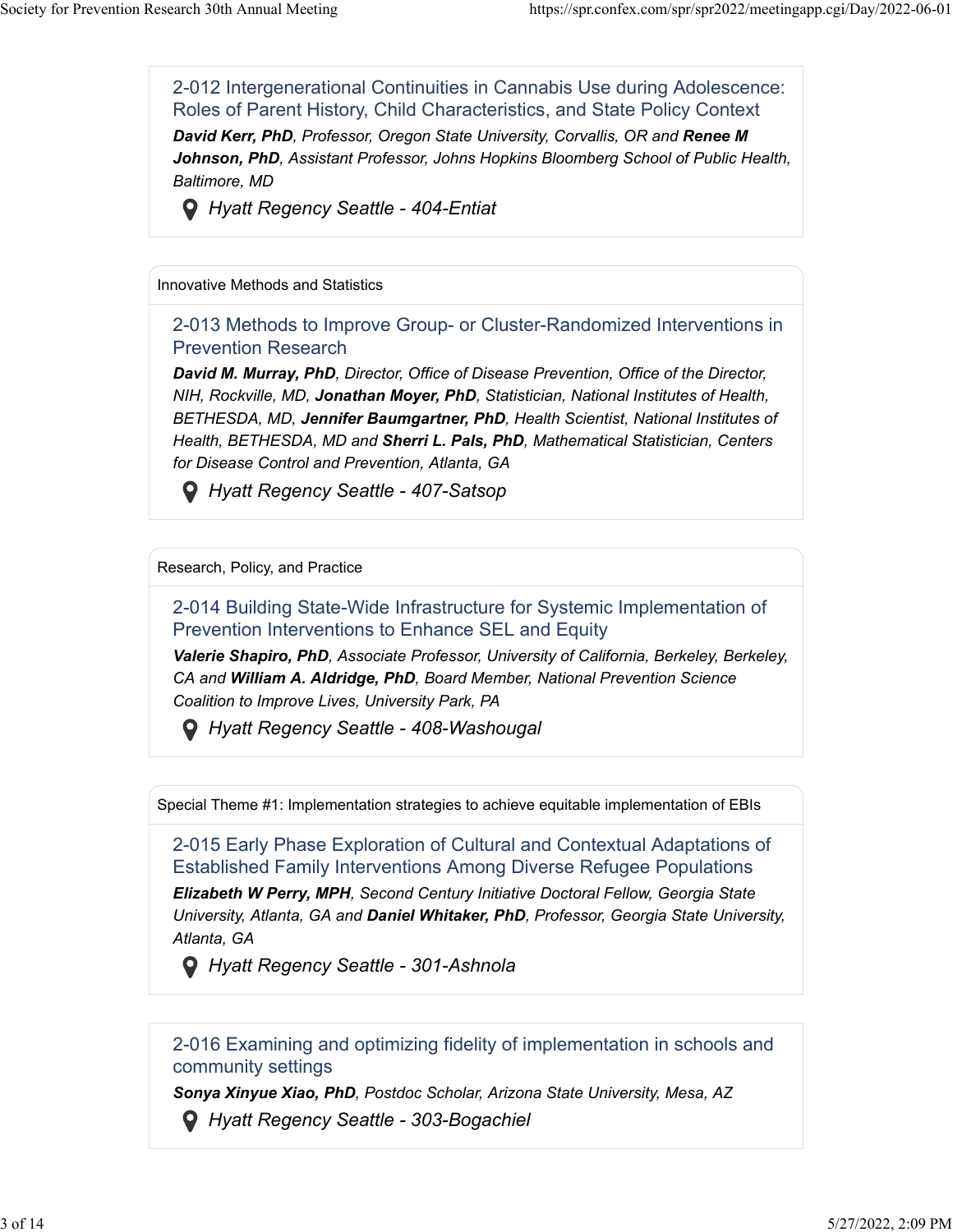Special Theme #1: Implementation strategies to achieve equitable implementation of EBIs

2-017 Reciprocal Innovation: Improving Access By Applying Shared Prevention Strategies in the Global South and Global North *Eve Puffer, PhD, Assistant Professor, Duke University, Durham, NC and Ali Giusto, PhD, Doctoral student, Duke University, Durham, NC*

 *Hyatt Regency Seattle - 302-Beckler*

Special Theme #2: Multi-sector, coordinated efforts to disseminate and implement prevention science

2-018 Does Science Matter If No One Is Paying Attention?

*Elizabeth Long, PhD, Assistant Research Professor, The Pennsylvania State University, University Park, PA and Daniel Max Crowley, PhD, Associate Professor, The Pennsylvania State University, University Park, PA*

 *Hyatt Regency Seattle - 305-Chelais*

Special Theme #3: Charting the future of prevention D&I science

2-019 Advancing the Study of Mechanisms in the Service of Optimizing Prevention Program and Practice Implementation

*Cara C. Lewis, PhD, Affiliate Associate Professor, University of Washington, Seattle, WA, Aaron Lyon, PhD, Associate Professor, University of Washington, Seattle, WA, Gretchen J. R. Buchanan, PhD, Postdoctoral Researcher, Washington University in Saint Louis, St. Louis, MO, Pedja Klasnja, PhD, Professor, University of Michigan-Ann Arbor, Ann Arbor, MI and Byron J. Powell, PhD, Assistant Professor, Washington University in Saint Louis, St. Louis, MO*

 *Hyatt Regency Seattle - 402-Chiliwack*

Epidemiology and Etiology

2-020 What Is the Role of Prevention Science in Bereavement, Grief, and End-of-Life Issues?

*Cory Bolkan, PhD, Associate Professor, Washington State University, Vancouver, WA and Raven Weaver, PhD, Assistant Professor, Washington State University, Pullman, WA*

 *Hyatt Regency Seattle - 304-Calawah*

### **2:45 PM - 4:15 PM**

2-021 LUNCH ON YOUR OWN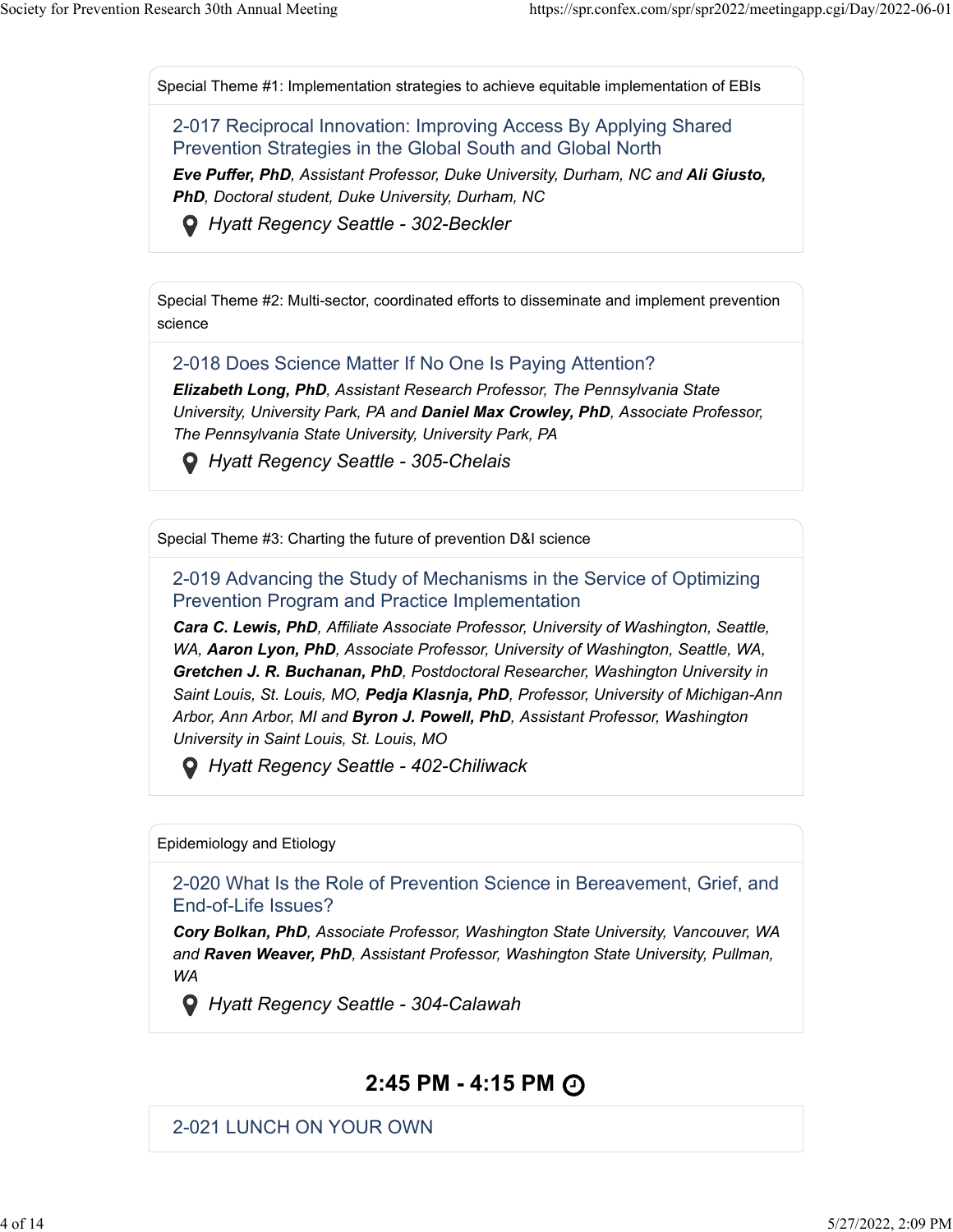### **2:55 PM - 4:00 PM**

#### 2-022 ECPN INVITED SYMPOSIUM & LUNCH: Life cyle of implementation science

*Melissa Cox, PhD, Assistant Professor, University of North Carolina at Chapel Hill, Chapel Hill, NC, Chanler D. Hilley, PhD, Postdoctoral Research Scholar, Arizona State University, Phoenix, AZ, Emily Hennessy, PhD, Postdoctoral Fellow, University of Connecticut, Storrs, CT; Associate Director of Biostatistics, Member of the Faculty, Massachusetts General Hospital and Harvard Medical School, Boston, MA, Kathryn Bruzios, MS, Graduate Student, Washington State University, Pullman, WA, Rachel Shelton, ScD, MPH, Associate Professor, Columbia University, New York, NY, Lisa Saldana, PhD, Senior Research Scientist, Oregon Social Learning Center, Eugene, OR and Linda M. Callejas, PhD, Research Assistant Professor, University of South Florida, Tampa, FL*

 *Hyatt Regency Seattle - 302-Beckler*

### **3:00 PM - 4:00 PM**

#### 2-023 A Roadmap for Prevention Systems Research

*Holly Hagle, Phd, Co-Director, PTTC Network Coordinating Office, Kansas City, MO, Van Wilson, MSW, MPH, Project Coordinator, University of Missouri-Kansas City, Kansas City, MO, Zili Sloboda, Sc.D., President, Applied Prevention Science, Inc, Ontario, OH and Kimberly G Wagoner, DrPH, MPH, Assistant Professor, Wake Forest School of Medicine, Winston-Salem, NC*

 *Hyatt Regency Seattle - 303-Bogachiel*

#### 2-024 Advancing the Vision and Mission of the National Institute of Mental Health through Prevention Science

*Belinda E. Sims, PhD, Health Scientist Administrator, National Institute of Mental Health, Bethesda, MD and Eve Reider, PhD, Associate Director for Prevention, National Institute of Mental Health, Bethesda, MD*

 *Hyatt Regency Seattle - 305-Chelais*

2-025 Prevention Research with American Indian and Alaska Native **Communities** 

*Kathy Etz, PhD, Director, Native American Program & Program Director, Epidemiology, National Institute on Drug Abuse, Bethesda, MD, Aria Crump, ScD, Program Officer, NIDA/NIH, Bethesda, MD and Nancy Whitesell, PhD, Professor, University of Colorado, Aurora, CO*

 *Hyatt Regency Seattle - 306-Duwamish*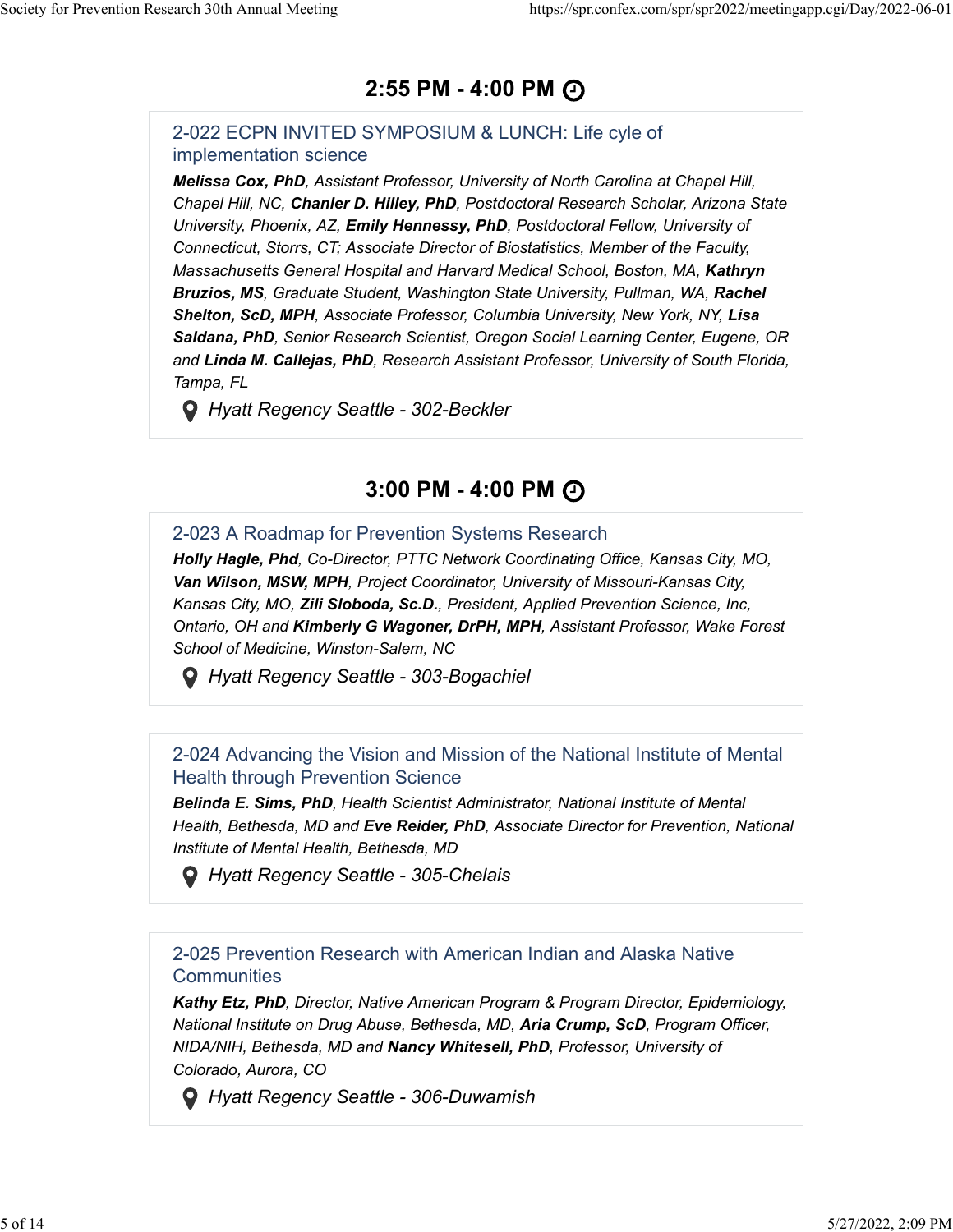2-026 Pediatric Unintentional Injury: Preventing the Leading Cause of Mortality Among Children

*Rosalind King, PhD, Associate Director for Prevention, NICHD, Bethesda, MD and Cinnamon Dixon, DO, Medical Officer, Eunice Kennedy Shriver National Institute of Child Health and Human Development, Bethesda, MD*



 *Hyatt Regency Seattle - 408-Washougal*

#### 2-027 Research Transparency, Openness, and Reproducibility

**Sean Grant, PhD**, Assistant Professor, Indiana University, Indianapolis, IN and Frances *Gardner, DPhil, Professor of Child and Family Psychology, University of Oxford, Oxford, United Kingdom*

 *Hyatt Regency Seattle - 402-Chiliwack*

#### 2-028 Shifting the Conversation from Obesity Prevention to Weight Inclusive Health Promotion

*Alexandra Jackson, PhD, Postdoctoral Research Associate, Washington State University, Seattle, WA, Jane Lanigan, PhD, Professor, Washington State University, Vancouver, WA and Anaderi Iniguez, BA, Graduate Student, Washington State University, Pullman, WA*

 *Hyatt Regency Seattle - 403-Cispus*

2-029 SPR Strategic Plan Updates

*Abigail A. Fagan, PhD, Professor, University of Florida, Gainesville, FL*

 *Hyatt Regency Seattle - 404-Entiat*

#### 2-030 Violence Against Latinas: Using Data to Inform Violence Prevention **Interventions**

*Flor Avellaneda, PhD, PostDoc Fellow, Baylor University, houston, TX and Gaby Mohr, MSW, Student, University of Houston, houston, TX*

 *Hyatt Regency Seattle - 405-Kachess*

# **4:15 PM - 5:45 PM**

Special Theme #2: Multi-sector, coordinated efforts to disseminate and implement prevention science

2-031 Using Equitable Implementation and Evaluation Approaches in Complex Prevention Systems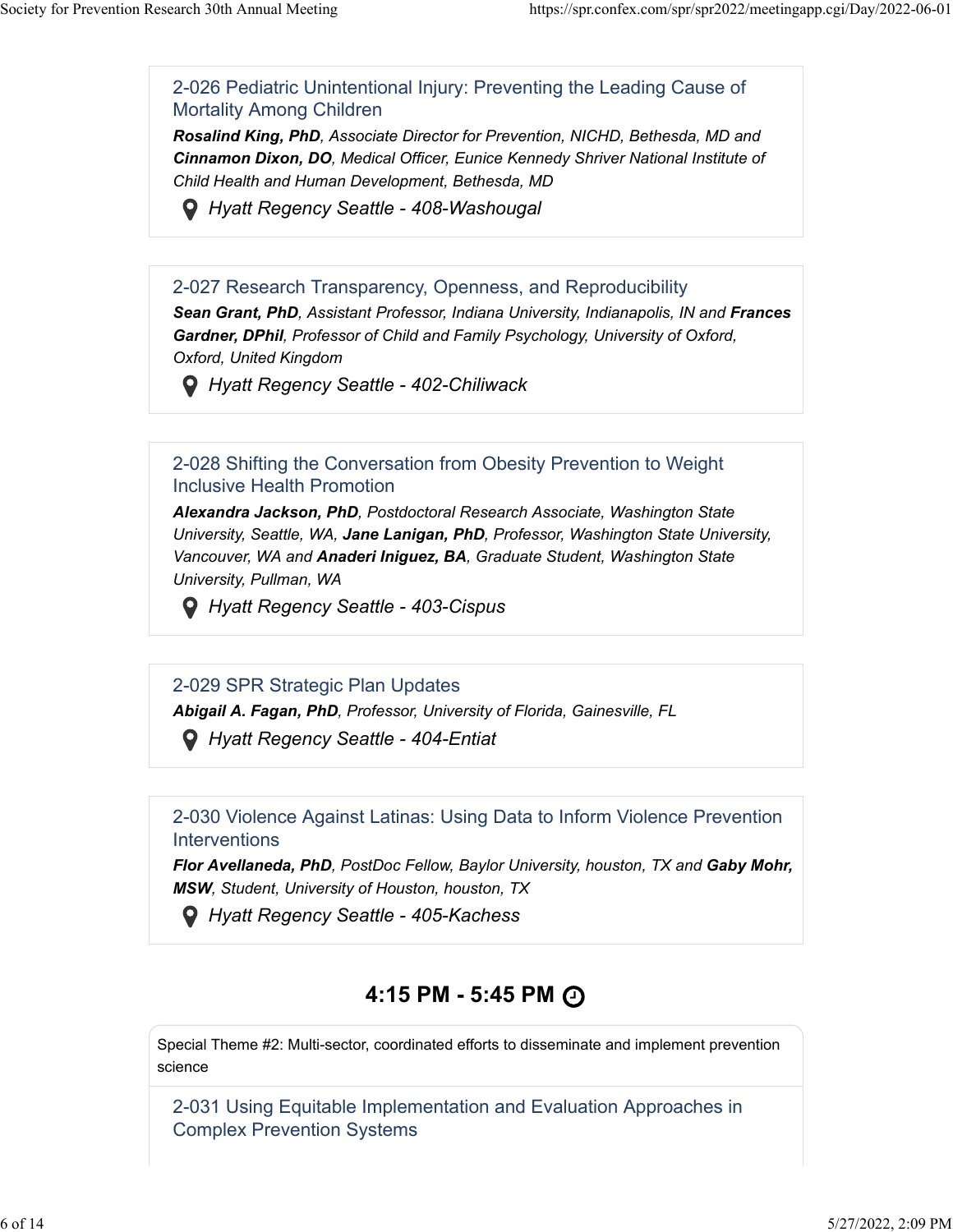*Sherra Lawrence, MA, Implementation Specialist, Frank Porter Graham Child Development Institute at University of North Carolina at Chapel Hill, Chapel Hill, NC and Sarah C. Walker, PhD, Research Assistant Professor, University of Washington, Seattle, WA*

 *Hyatt Regency Seattle - 305-Chelais*

2-032 Maximizing analytic accuracy in prevention Research

*Elizabeth Ginexi, PhD, Health Scientist Administrator, Office of Behavioral and Social Sciences Research, Bethesda, MD*

 *Hyatt Regency Seattle - 408-Washougal*

#### 2-033 INVITED SYMPOSIUM I: Centering equity in dissemination and implementation science, What does it mean and how to achieve it?

*Lauren Supplee, PhD, Senior Program Officer, William T Grant Foundation, New York, NY, Ruben Parra-Cardona, Ph.D., Associate Professor, University of Texas at Austin, Austin, TX, Russell E. Glasgow, PhD, Research Professor, University of Colorado, Denver, Aurora, CO and Brian Mustanski, PhD, Director Institute for Sexual and Gender Minority Health and Wellbeing, Co-Director Third Coast Center for AIDS Research (CFAR), Co-Director Center for Prevention Implementation Methodology, Professor, Northwestern University, Chicago, IL*

 *Hyatt Regency Seattle - Columbia A*

### 2-034 SPR DIVERSITY NETWORK COMMITTEE: Reimagining justice for youth should start with seeking racial justice first

*Bo-Kyung Elizabeth Kim, PhD, Assistant Professor, University of Southern California, Los Angeles, CA, Nicole R. Tuitt, DrPH, Assistant Professor, University of Colorado, Aurora, CO, Shelby P. Cooley, PhD, Senior Research Associate II, Seattle Public Schools, Seattle, WA, Amanda B. Gilman, PhD, Senior Research Associate, Washington State Center for Court Research, Olympia, WA and Charles Lea, PhD, MSW, Assistant Professor, University of Houston, Houston, TX*

 *Hyatt Regency Seattle - 307-Methow*

Development and Testing of Interventions

2-035 Preventive & promotive parenting interventions for children's health

 *Hyatt Regency Seattle - 402-Chiliwack*

Development and Testing of Interventions

2-036 Developing and Implementing Interventions to Prevent Substance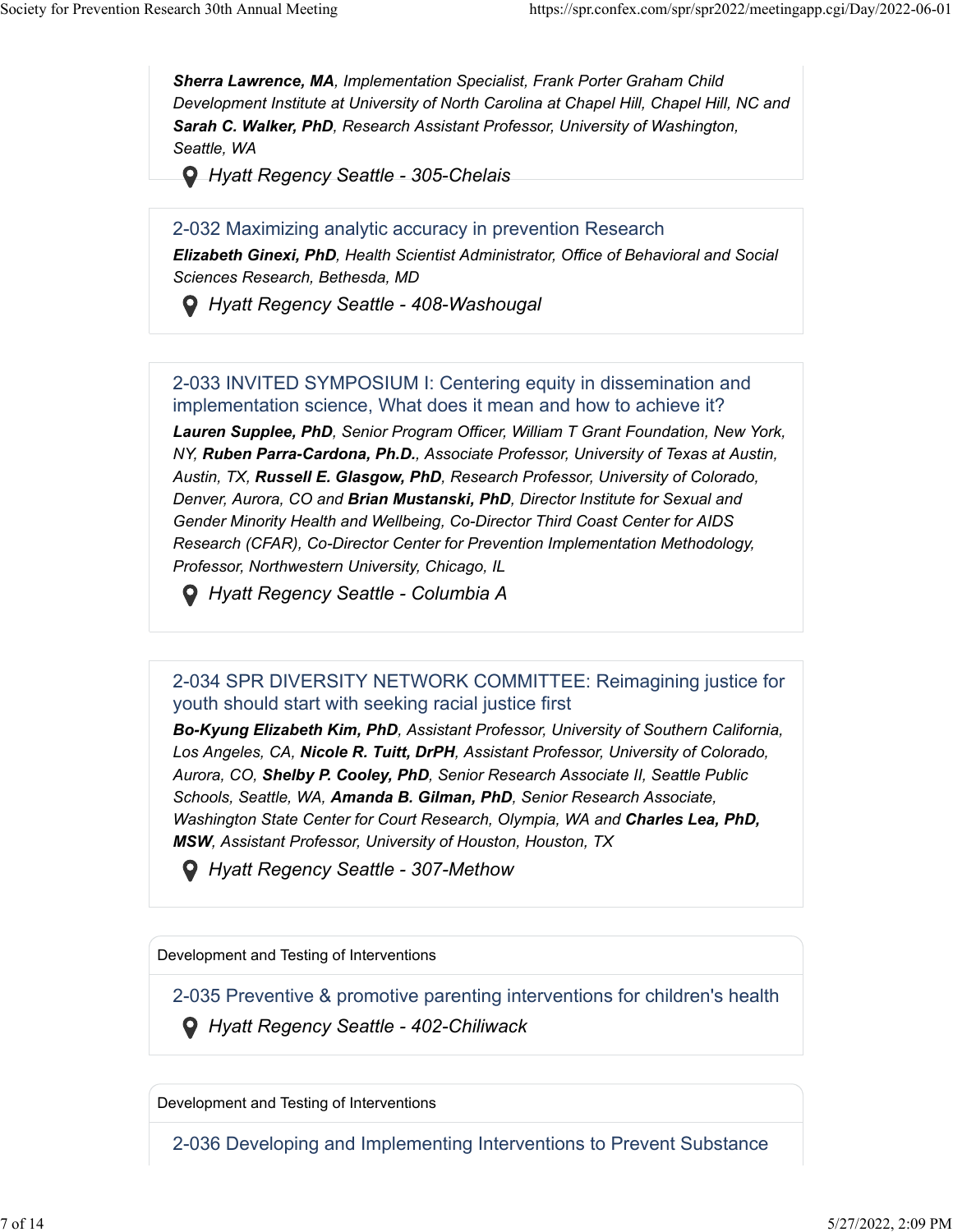#### Use Among Youth Involved in Juvenile Justice

*Barbara Oudekerk, PhD, Social and Behavioral Sciences Administrator, National Institute on Drug Abuse, North Bethesda, MD and Ted Ryle, LICSW, Clinical Director, Washington State Department of Children, Youth & Families, Olympia, WA*

 *Hyatt Regency Seattle - 405-Kachess*

Epidemiology and Etiology

2-037 Longer- and Shorter-Term Associations of Loneliness with Substance Use and Related Outcomes before and during the COVID-19 Pandemic

*Isaac Rhew, PhD, Research Associate Professor, University of Washington, Seattle, WA and Stephanie T. Lanza, PhD, Professor, The Pennsylvania State University, University Park, PA*

 *Hyatt Regency Seattle - 301-Ashnola*

Epidemiology and Etiology

2-038 Parenting and Adolescent Health Outcomes

*Heather Leonard, MEd, Doctoral Student, University of Oregon, Eugene, OR*

 *Hyatt Regency Seattle - 403-Cispus*

2-039 Health attitudes and social influences on Covid-19 health measures adherence

*Jennifer Lewis, BA, Executive Director, SPR, Fairfax, VA*

 *Hyatt Regency Seattle - 407-Satsop*

2-040 Reviewing the evidence on dating/partner violence and cyberbullying

*Jessica Cance, PhD, MPH, Public Health Research Analyst, RTI International, Austin, TX*

 *Hyatt Regency Seattle - 306-Duwamish*

2-041 Community-engaged research using equitable implementation principles to guide approaches to screening

*Jennifer Lewis, BA, Executive Director, SPR, Fairfax, VA*

 *Hyatt Regency Seattle - 303-Bogachiel*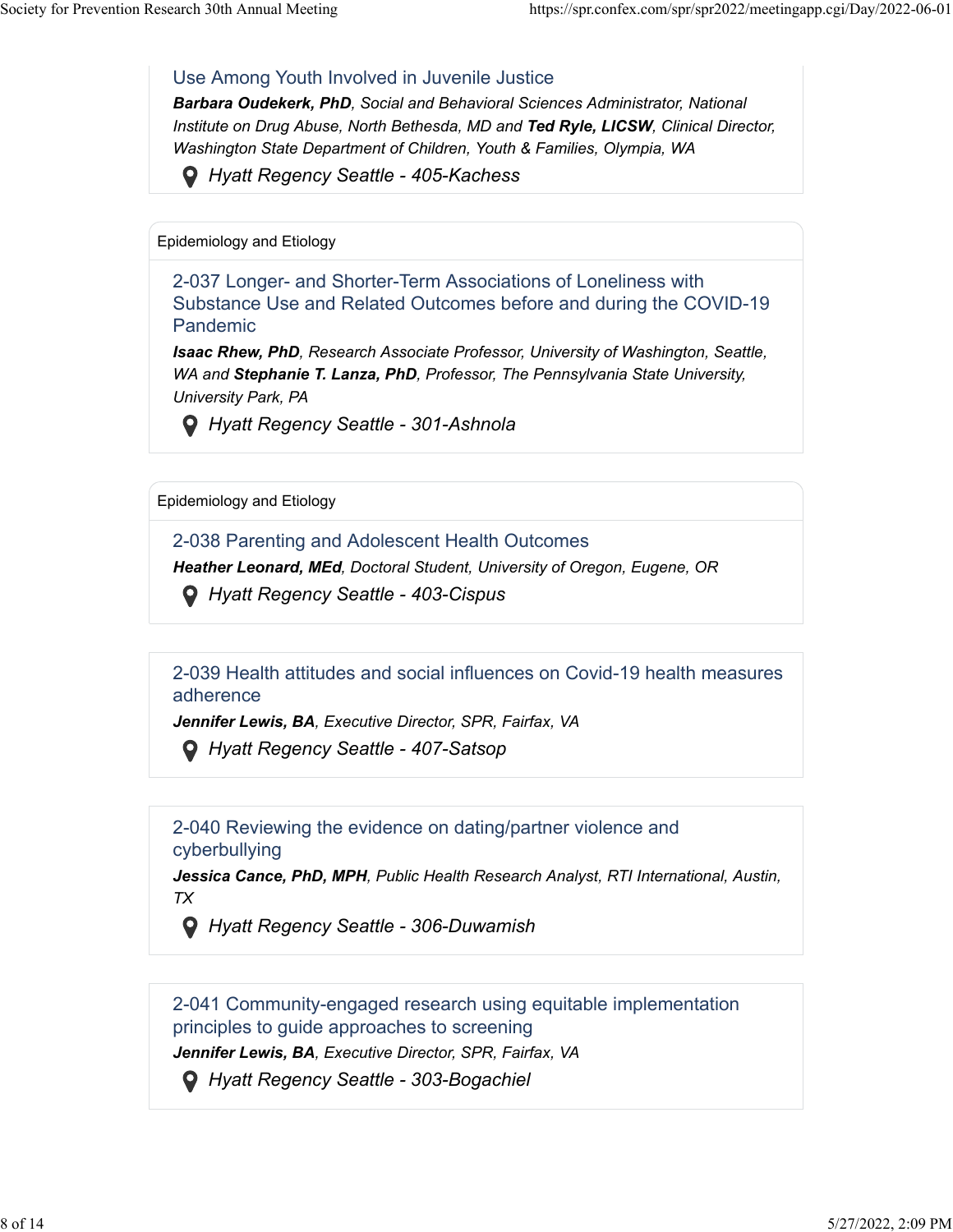Special Theme #1: Implementation strategies to achieve equitable implementation of EBIs

2-042 Four Case Studies of Moving Research-to-Practice to Advance Health Equity through Preventive Interventions and Implementation **Science** 

*Rachel Hanebutt, Ed.M., M.A., PhD Student and Researcher, Vanderbilt University, Nashville, TN and Velma Murry, PhD, Professor, Lois Autrey Betts Endowed Chair, Vanderbilt University, Nashville, TN*

 *Hyatt Regency Seattle - Columbia C/D*

Special Theme #3: Charting the future of prevention D&I science

2-043 Improved Implementation Measures for Global Prevention Research *Laura Murray, PhD, Senior Scientist, The Johns Hopkins University, Baltimore, MD and Bryan Weiner, PhD, Professor, University of Washington, Seattle, WA*

 *Hyatt Regency Seattle - 404-Entiat*

Special Theme #3: Charting the future of prevention D&I science

2-044 Pathways Toward Increasing the Dissemination and Implementation of Physical Activity Interventions in People Living with Physical Disabilities  $M$ elissa Green Parker, PhD<sup>1</sup>, Jennifer Baumgartner, PhD<sup>2</sup>, Keisha L. Shropshire, *MPH<sup>3</sup>, Joe Bonner, PhD<sup>3</sup>, JoAnn M. Thierry, PhD<sup>4</sup> and Kushang V. Patel, PhD<sup>5</sup>, (1)Scientific Advisor and Research Implementation Monitor, National Institutes of Health, Bethesda, MD(2)Health Scientist, National Institutes of Health, BETHESDA, MD(3)Health Science Policy Analyst, National Institutes of Health, Bethesda, MD(4)Behavioral Scientist, Centers for Disease Control and Prevention, Atlanta, GA(5)Research Associate Professor, University of Washington, Seattle, WA*

 *Hyatt Regency Seattle - 401-Chelan*

2-045 Intervention development and outcomes for youth and young adult mental health

*Alejandra Fernandez, PhD, Postdoctoral Associate, University of Miami, Coral Gables, FL*

 *Hyatt Regency Seattle - 302-Beckler*

### **5:45 PM - 6:00 PM**

2-046 COFFEE BREAK (early afternoon)

 *Hyatt Regency Seattle - Columbia B*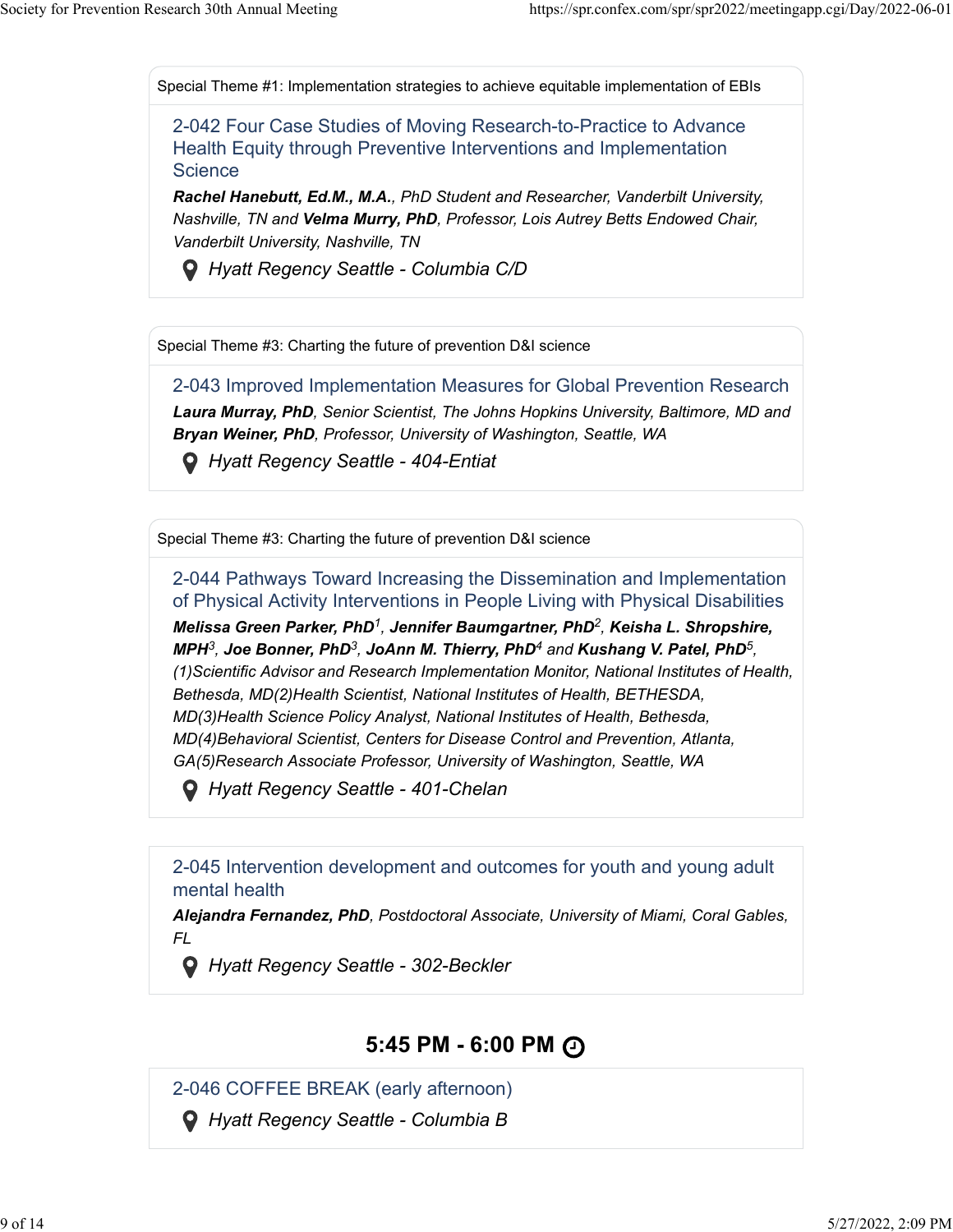### **6:00 PM - 7:00 PM**

2-047 PRESIDENTIAL ADDRESS I: Moving Evidence to Action: Developing Resources to Support Implementation of Comprehensive Violence Prevention Efforts

*Abigail A. Fagan, PhD, Professor, University of Florida, Gainesville, FL and Lindsey Barranco, PhD, Behavioral Scientist, Centers for Disease Control and Prevention, Atlanta, GA*

 *Hyatt Regency Seattle - Columbia A*

### **7:00 PM - 7:15 PM**

2-048 COFFEE BREAK (late afternoon)

 *Hyatt Regency Seattle - Level 3 Foyer*

# **7:15 PM - 8:45 PM**

Special Theme #1: Implementation strategies to achieve equitable implementation of EBIs

2-049 Emerging, Hot Topic: A Call to Create Evidence-Based, Upstream Prevention Programs Targeting Youth's Mental and Physical Health That Are Equitable across Marginalized Communities: Post COVID-19 Pandemic Recovery

*Jill Kaar, PhD, Associate Professor, University of Colorado, Denver, Aurora, CO and Brittany Cooper, PhD, Associate Professor, Washington State University, Pullman, WA*

 *Hyatt Regency Seattle - 403-Cispus*

Special Theme #1: Implementation strategies to achieve equitable implementation of EBIs

2-050 SPR International Committee Invited Roundtable Prevention Science International Workgroup on Climate Change

*Brenda A. Miller, PhD, Senior Research Scientist, PIRE, Berkeley, CA, Kristie Ebi,* **PhD**, Professor of Global Health, University of Washington, Seattle, WA, Elena *Gervilla, PhD, Professor, University of the Balearic Islands, Palma, Spain and Carl Latkin, PhD, Professor, The Johns Hopkins University, Baltimore, MD*

 *Hyatt Regency Seattle - Columbia A*

Development and Testing of Interventions

2-051 Development and Testing of School-Based Interventions to Promote Adolescent Mental Health in an Urban Context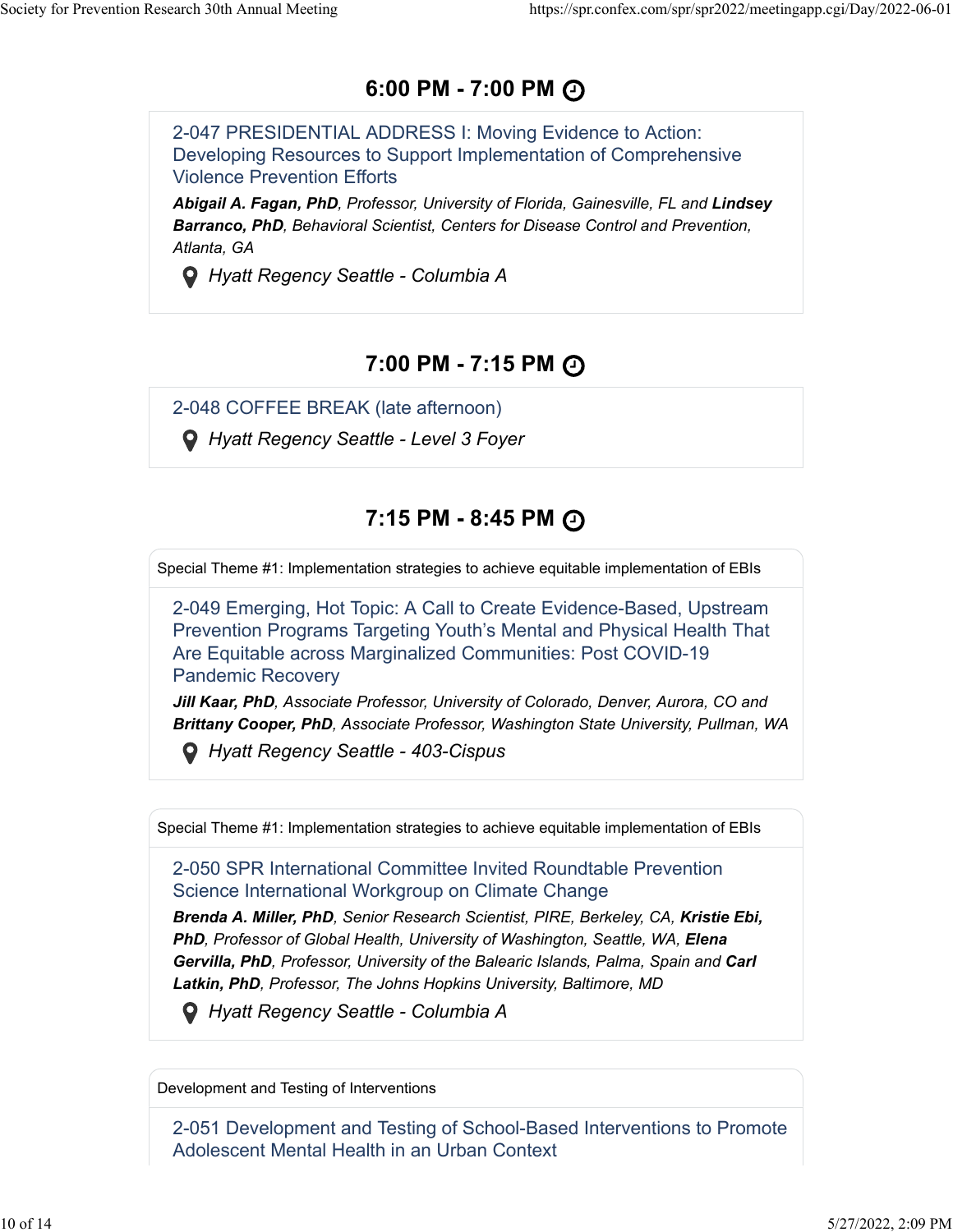*Tamar Mendelson, PhD, MA, Bloomberg Professor of American Health, Johns Hopkins Bloomberg School of Public Health, Baltimore, MD and Amie Bettencourt, Ph.D., Assistant Professor, The Johns Hopkins University, Baltimore, MD*

 *Hyatt Regency Seattle - 302-Beckler*

Epidemiology and Etiology

2-052 Culture, Connection, and Opioid Prevention: Indigenous Insights from the Anjibide Research Collective

*Heidi Goodwin, HS , Curtis Rogers, BA , Eugene Sommers, AA , Ralph Goodman, 12 3 HS<sup>4</sup>, Kevin A Hallgren, PhD<sup>5</sup>, Edie Smith, HS<sup>4</sup> and Clinton Alexander, MPH<sup>6</sup>, (1)Cultural Specialist, White Earth Nation, White Earth, MN(2)Executive Director, White Earth Nation, White Earth, MN(3)Development Director, White Earth Nation, White Earth, MN(4)Program Manager, White Earth Nation, White Earth, MN(5)Associate Professor, University of Washington, Seattle, WA(6)Director of Behavioral Health, White Earth Nation, White Earth, MN*

 *Hyatt Regency Seattle - 405-Kachess*

#### Research, Policy, and Practice

2-053 Substance Use Prevention for Young Adults: Confronting Persistent Barriers to Meeting Prevention Needs

*Aria Crump, ScD, Program Officer, NIDA/NIH, Bethesda, MD, Alexa R. Romberg,* **PhD**, Program Officer, National Institute on Drug Abuse, North Bethesda, MD, Lisa *Saldana, PhD, Senior Research Scientist, Oregon Social Learning Center, Eugene, OR, Cady Berkel, PhD, Associate Professor, Arizona State University, Phoenix, AZ, Trenette C. Goings, PhD, LCSW, Associate Professor, University of North Carolina at Chapel Hill, Chapel Hill, NC and Erin E Bonar, Ph.D., Associate Profesor, University of Michigan-Ann Arbor, Ann Arbor, MI*

 *Hyatt Regency Seattle - 305-Chelais*

#### 2-054 Implementation Determinants & Strategies of School-Based Prevention Programs

*Jennifer Lewis, BA, Executive Director, SPR, Fairfax, VA*

 *Hyatt Regency Seattle - 306-Duwamish*

Special Theme #1: Implementation strategies to achieve equitable implementation of EBIs

2-055 Increasing Resilience and Reducing Health Disparities in Latinx **Communities** 

*Leslie Leve, PhD, Associate Director, Prevention Science Institute, Eugene, OR and Ruben Parra-Cardona, Ph.D., Associate Professor, University of Texas at Austin,*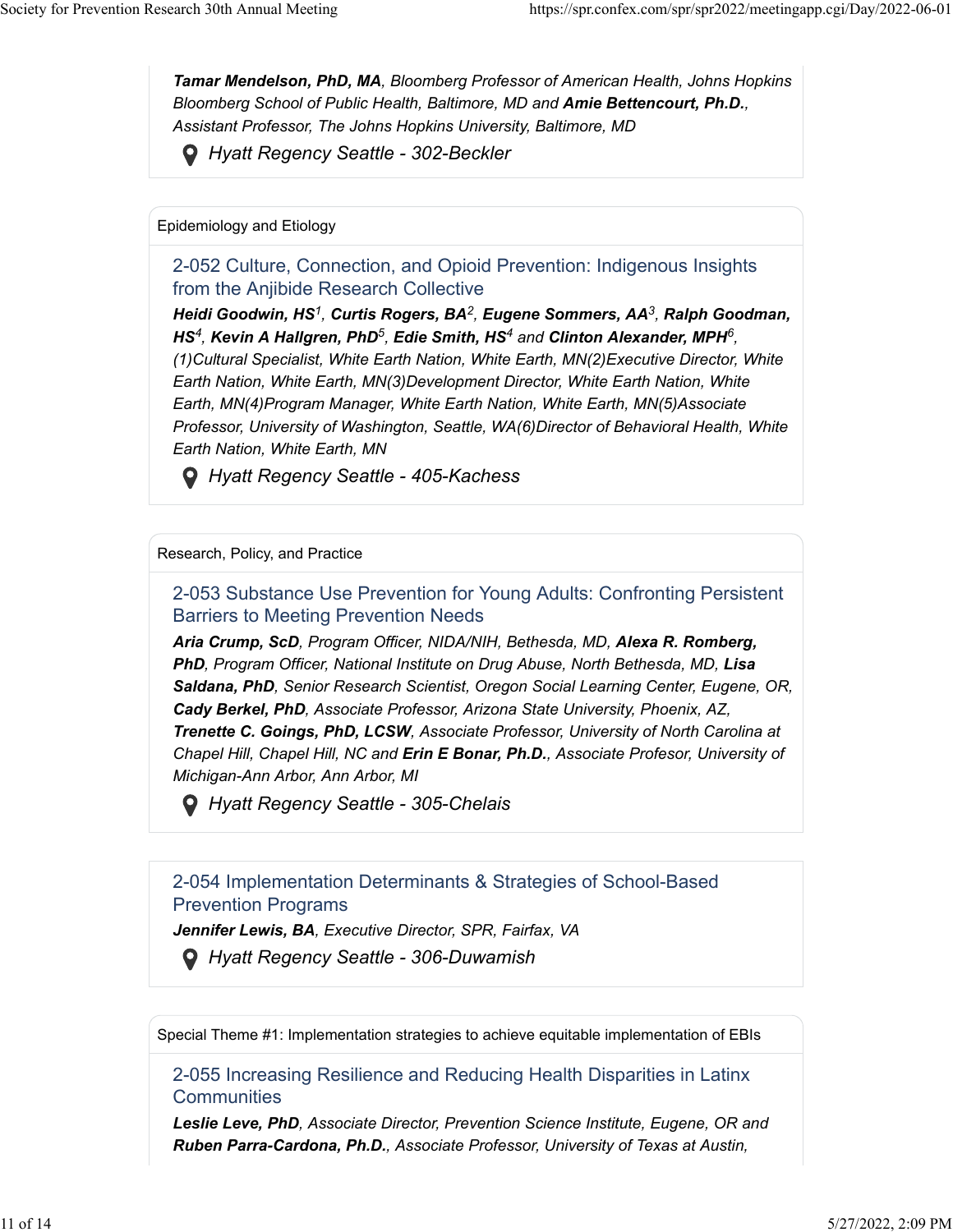*Austin, TX Hyatt Regency Seattle - 401-Chelan*

Special Theme #1: Implementation strategies to achieve equitable implementation of EBIs

#### 2-056 Re-Envisioning, Retooling, Rebuilding Prevention Science Methods to Address Structural Racism and Promote Health Equity

*Velma Murry, PhD, Professor, Lois Autrey Betts Endowed Chair, Vanderbilt University, Nashville, TN, C. Hendricks Brown, PhD, Professor, Northwestern University, Chicago, IL, Martin Sepulveda, MD, Chair, Executive Council to President of National Academy of Sciences, IBM Fellow, St. Augustine, FL, Donald Warne, MD, Associate Dean, Professor, University of North Dakota, Grand Forks, ND, Cory Bradley, PhD, Postdoctoral Fellow, Washington University in Saint Louis, St. Louis, MO and George Howe, PhD, Professor, George Washington University, Washington, DC*

 *Hyatt Regency Seattle - 407-Satsop*

Special Theme #1: Implementation strategies to achieve equitable implementation of EBIs

2-057 Innovative Methodologies for Adapting an Evidence-Based Perinatal Depression Preventive Intervention to Advance Equitable Dissemination and Implementation

*S. Darius Tandon, PhD, Associate Professor, Northwestern University, Chicago, IL, Jessica K Johnson, MPH, Senior Program Administrator/ Research Manager, Northwestern University, Chicago, IL, Emma E Gier, MPH, Research Coordinator, Northwestern University, Chicago, IL, Erin Ward, MSW, Clinical Research Associate, Northwestern University, Chicago, IL and Onyinyechi Jessica Ogwumike, BA, Research Assistant, Northwestern University, Chicago, IL*

 *Hyatt Regency Seattle - 301-Ashnola*

2-058 Applying an intersectionality lens to adapt and deliver prevention services to promote sexual health

*Elizabeth Neilson, PhD, MPH, MSN, Health Science Policy Analyst, National Institutes of Health, Bethesda, MD*

 *Hyatt Regency Seattle - 304-Calawah*

Special Theme #3: Charting the future of prevention D&I science

2-059 From Best Practices to Best Processes in the Cultural Adaptation and Implementation of Prevention Programs

*J. Mark Eddy, PhD, Professor, University of Texas at Austin, Austin, TX, Charles R. Martinez, PhD, Dean, University of Texas at Austin, Austin, TX, Janella Nelson, MA, Senior Education Advisor, ChildFund International, Richmond, VA, Alejandra Garcia*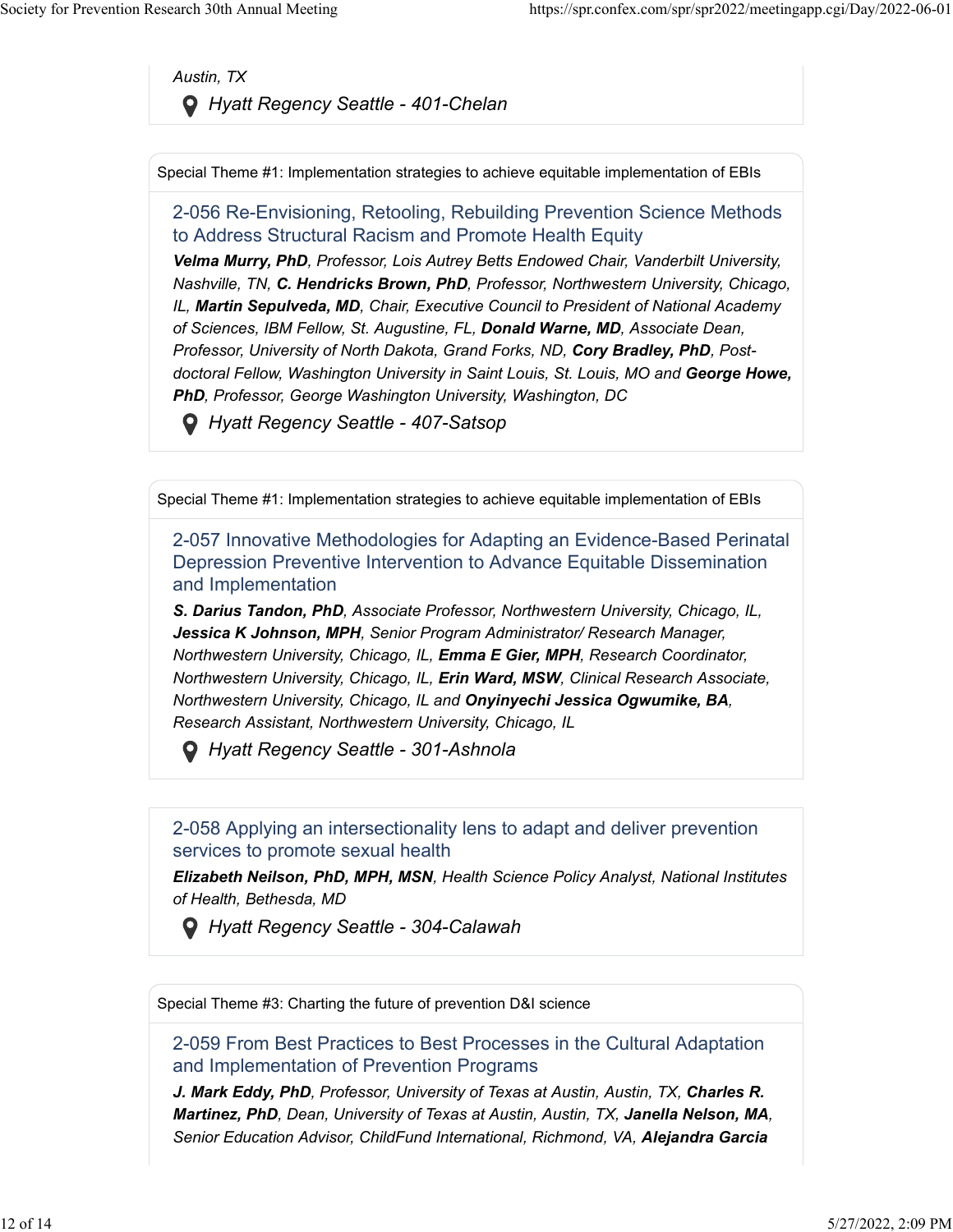**Isaza, MA**, Doctoral Candidate, University of Oregon, Eugene, OR and *Eric C. Brown*, *PhD, Associate Professor, University of Miami, Miami, FL*

 *Hyatt Regency Seattle - 303-Bogachiel*

Research, Policy, and Practice

2-060 Proximity, Policies, and Parents: Exploring Trends after Cannabis Legalization in the Pacific Northwest

*Jason R. Kilmer, PhD, Associate Professor, University of Washington, Seattle, WA and Mary Segawa, MS, Public Health Education Liaison, Washington State Liquor and Cannabis Board, Olympia, WA*

 *Hyatt Regency Seattle - 307-Methow*

2-061 Cross sector engagement for positive youth developmenet

*Dorothy Mandell, PhD, Associate Professor, University of Texas at Tyler, Tyler, TX and Jessica Cance, PhD, MPH, Public Health Research Analyst, RTI International, Austin, TX*

 *Hyatt Regency Seattle - 402-Chiliwack*

2-062 The role of partnerships in promoting equitable and sustainable implementation of evidence-based practices

*Andy Garbacz, Ph.D., Associate Professor, University of Wisconsin-Madison, Madison, WI*

 *Hyatt Regency Seattle - 404-Entiat*

### **8:45 PM - 10:00 PM**

2-063 POSTER SESSION II AND RECEPTION

 *Hyatt Regency Seattle - Columbia C/D*

# **10:15 PM - 11:15 PM**

### 2-064 DIVERSITY NETWORK COMMITTEE RECEPTION

*Nadine Finigan-Carr, PhD, Research Associate Professor, University of Maryland School of Social Work, Baltimore, MD*

 *Hyatt Regency Seattle - 302-Beckler*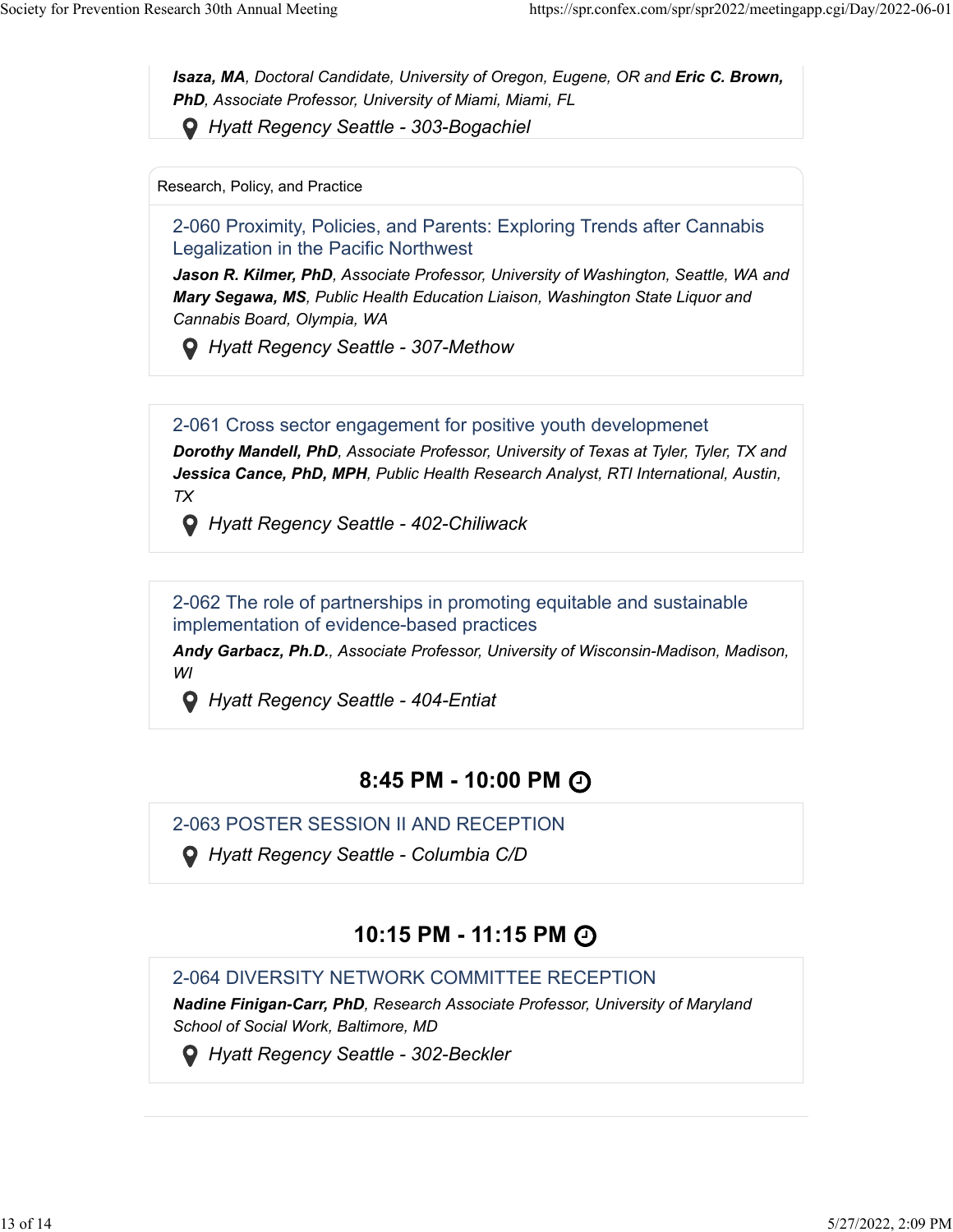# Thursday, June 2, 2022

# **9:30 AM - 10:30 AM**

3-001 SPR/ECPN FUN RUN/WALK IN SEATTLE

 *Hyatt Regency Seattle - Level 3 Foyer*

### **10:00 AM - 11:25 AM**

3-003 COFFEE BREAK (early morning)..

 *Hyatt Regency Seattle - Columbia B*

### **10:00 AM - 10:00 PM**

3-002 REGISTRATION OPEN

 *Hyatt Regency Seattle - Level 3 Foyer*

### **10:15 AM - 11:15 AM**

3-004 Federal Funders' Office Hours

 *Hyatt Regency Seattle - Columbia C/D*

# **11:30 AM - 1:00 PM**

3-005 PLENARY SESSION II: National iniatives to promote multi-sector efforts to disseminate and implement prevention science: Stories from NIH HEAL and CEAL

*Brittany Cooper, PhD, Associate Professor, Washington State University, Pullman, WA, Lisa Saldana, PhD, Senior Research Scientist, Oregon Social Learning Center, Eugene, OR, Nathan Stinson, PhD and Sarah Brewer, University of Colorado Anschutz Medical Campus*

 *Hyatt Regency Seattle - Columbia A*

# **1:00 PM - 1:15 PM**

3-006 COFFEE BREAK (mid-morning)...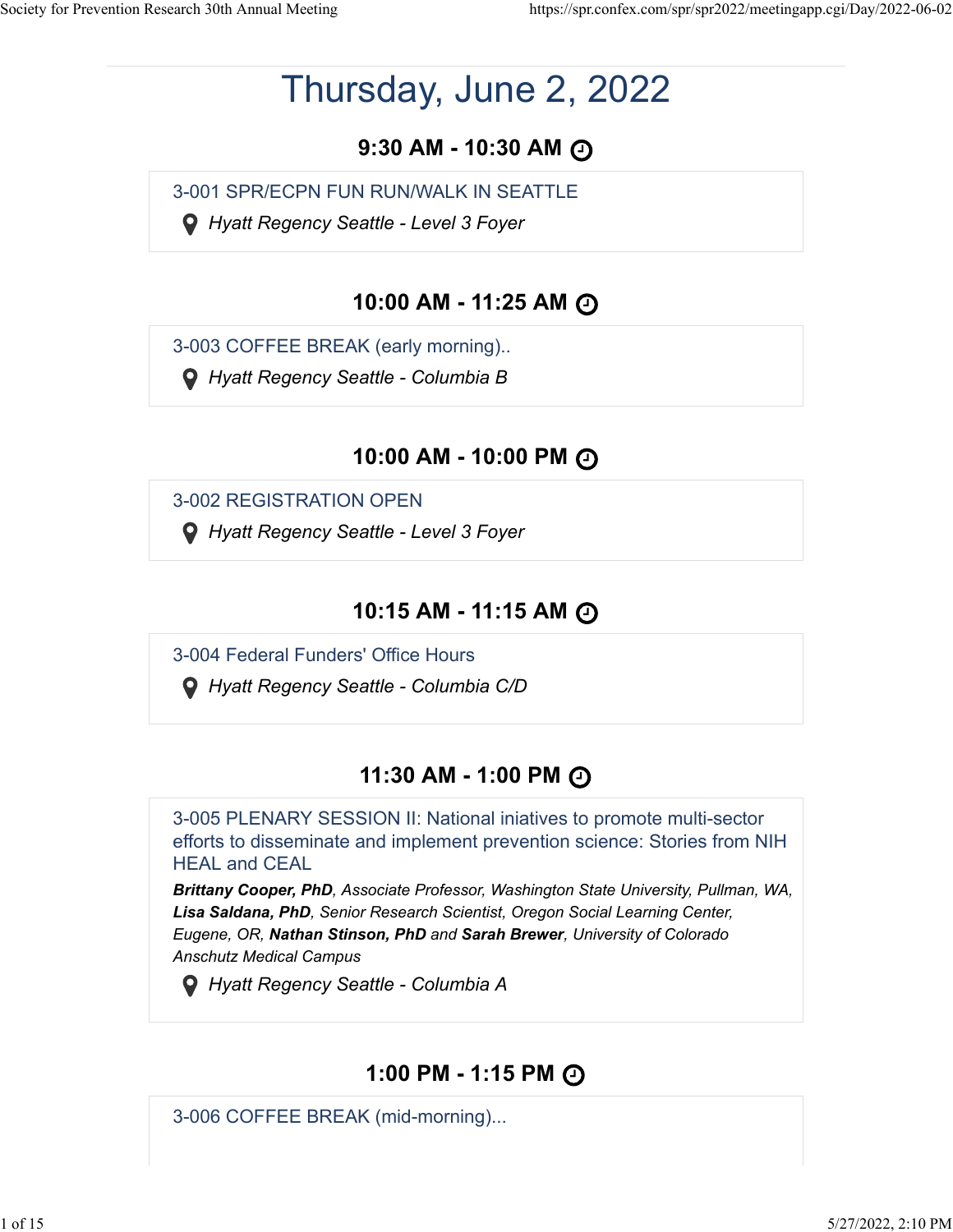*Hyatt Regency Seattle - Columbia B*

# **1:15 PM - 2:45 PM**

3-007 PLENARY SESSION II ROUNDTABLE: National Initiatives to Promote Multi-Sector Efforts to Disseminate and Implement Prevention Science: Stories from NIH HEAL and CEAL

*Susannah Burt, BS, Prevention Program Administrator, State of Utah, Salt Lake City, UT and Lisa Saldana, PhD, Senior Research Scientist, Oregon Social Learning Center, Eugene, OR*

 *Hyatt Regency Seattle - 302-Beckler*

#### 3-008 SPR Diversity Network Committee Invited Symposium: Strategic Directions in Preventive Interventions to Advance Health Equity

*Nadine Finigan-Carr, PhD , Rhonda Boyd, PhD , Jacqueline Lloyd, PhD, MSW , 12 3 Nadine Finigan-Carr, PhD , Felipe Gonzalez Castro, Ph.D. , Allison Barlow, PhD 1 45* and Scott K. Okamoto, PhD<sup>6</sup>, (1)Research Associate Professor, University of Maryland *School of Social Work, Baltimore, MD(2)Associate Professor, Children's Hospital of Philadelphia, Philadelphia, PA(3)Senior Advisor for Disease Prevention, NIH/Office of Disease Prevention, Bethesda, MD(4)Professor, Arizona State University, Phoenix, AZ(5)Director, The Johns Hopkins University, Baltimore, MD(6)Professor & Research Faculty, Hawaii Pacific University, Honolulu, HI*

 *Hyatt Regency Seattle - 404-Entiat*

### 3-009 SLOBODA AND BUKOSKI ANNUAL SPR CUP

*Melissa Cox, PhD, Assistant Professor, University of North Carolina at Chapel Hill, Chapel Hill, NC, Olivia Ashley, Dr.P.H., Behavioral Research Manager, Peraton, Inc., Raleigh, NC, Elizabeth Baker, PhD, Postdoctoral Fellow, University of Calgary, Calgary, AB, Canada, Catherine Bradshaw, PhD, Professor and Associate Dean for Research & Faculty Development, University of Virginia, Charlottesville, VA, Margaret Kuklinski, PhD, Associate Professor and Director, University of Washington, Seattle, WA, Nathaniel Riggs, PhD, Associate Professor, Colorado State University, Fort Collins, CO and Paula Smith, PhD, Associate Professor, University of Utah, Salt Lake City, UT*

 *Hyatt Regency Seattle - Columbia A*

#### 3-009A SPR CUP TEAM I: Out-of-Reach

*Sun-Kyung Lee, PhD, Ph.D. Student, University of Minnesota-Twin Cities, St.Paul, AZ, Qiyue Cai, MA, Student, University of Minnesota-Twin Cities, St. Paul, AZ, Sydni A. J. Basha, BS, Graduate Student, Arizona State University, Tempe, AZ, Lijun Li, MA, Graduate Student, University of Minnesota-Twin Cities, Minneapolis, MN, Kevin Grimm, PhD, Professor, Arizona State University, Tempe, AZ and Bingyu Xu, BA, PhD Student, Arizona State University, Tempe, AZ*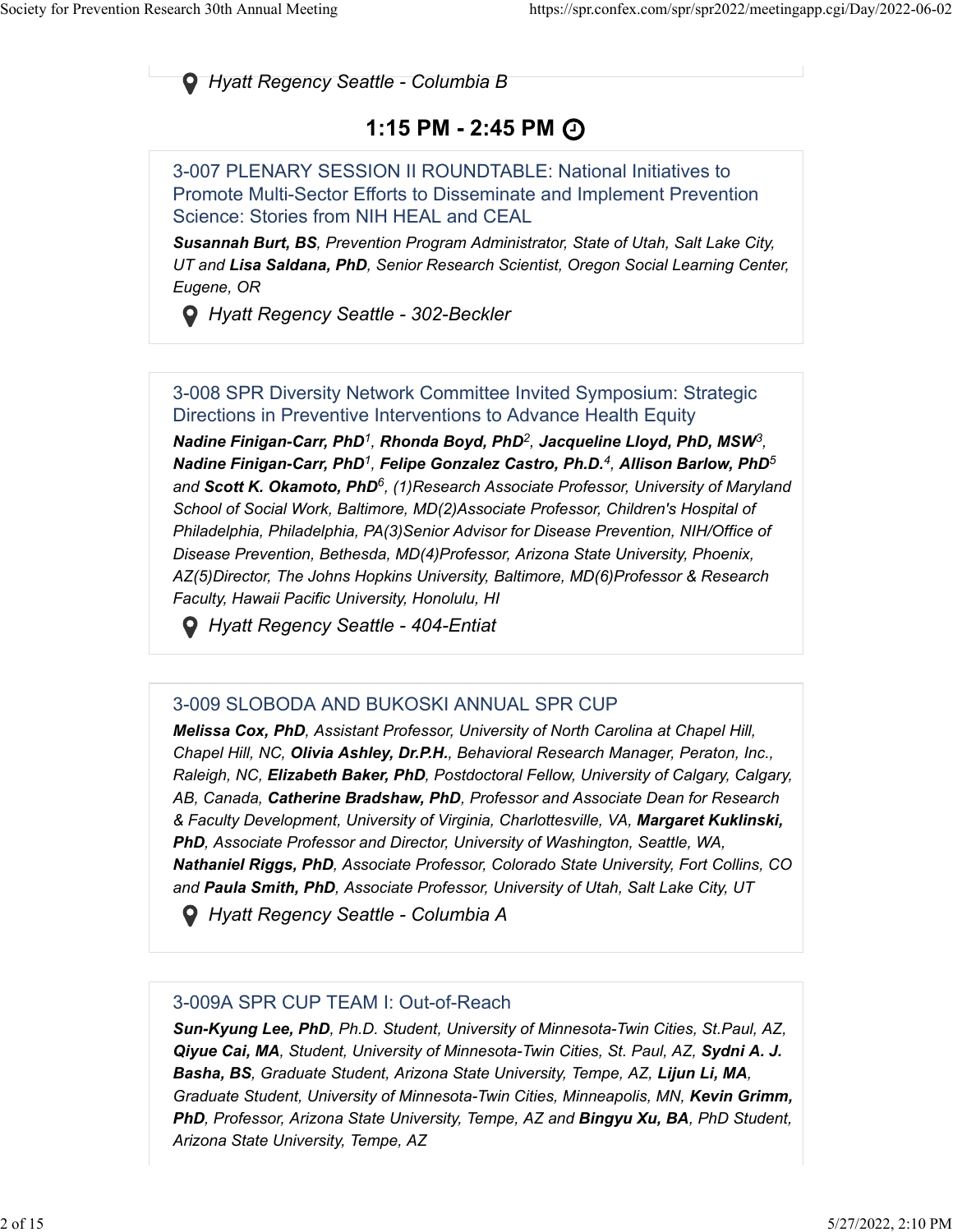### *Hyatt Regency Seattle - Columbia A*

#### 3-009B SPR CUP TEAM II: Statisticians and Magicians

*Ava Reck, BS, Doctoral Student, The University of Georgia, Athens, GA, Elizabeth Kwon, Ph.D., Postdoctoral Associate, University of Georgia, Athens, GA, Zehua Cui, MSW, Doctoral Student and Research Assistant, University of Georgia, Athens, GA and Steven Kogan, PhD, Tenured Professor, The University of Georgia, Athens, GA*

 *Hyatt Regency Seattle - Columbia A*

#### 3-009C SPR CUP TEAM III: Quackin' a-Long(horn) to Action

 $M$ iriam Grace Clark, MS<sup>1</sup>, Yijun Cheng, MA<sup>2</sup>, Robyn Metcalfe, MS<sup>2</sup> and David DeGarmo, PhD<sup>3</sup>, (1)Doctoral Candidate, University of Oregon, Eugene, OR(2)Doctoral *Student, University of Oregon, Eugene, OR(3)Research Associate Professor, University of Oregon, Eugene, OR*

 *Hyatt Regency Seattle - Columbia A*

#### 3-009D SPR Cup Team IV: New Kids on the Doc(toral)

*Elizabeth Bates, MSN , Aubrey Green, BS , Lauren Berny, MEd , Veronica Oro, 11 2* PhD<sup>3</sup> and Anne Marie Mauricio, PhD<sup>4</sup>, (1)Doctoral Student, University of Oregon, *Eugene, OR(2)Doctoral Student, The University of Oregon, Eugene, OR(3)Postdoctoral Fellow, University of Oregon, Eugene, OR(4)Associate Research Professor/Family Intervention Scientist, University of Oregon, Eugene, OR*

 *Hyatt Regency Seattle - Columbia A*

#### 3-009E SPR CUP TEAM V: Raise the Proof

*Autumn Decker, MS , Kathryn Bruzios, MS , Kyle Murphy, MS and Amy Salazar, 1 12* PhD<sup>3</sup>, (1) Graduate Student, Washington State University, Pullman, WA(2) Doctoral *Candidate, Washington State University, Pullman, WA(3)Assistant Professor, Washington State University, Vancouver, WA*

 *Hyatt Regency Seattle - Columbia A*

Development and Testing of Interventions

3-010 Insights and Experiences in Translation: Developing Technology-Assisted and mHealth Interventions

*Gregory M. Fosco, PhD<sup>1</sup>, Elizabeth Stormshak, PhD<sup>2</sup>, Guillermo Prado, PhD<sup>3</sup>, Mark Van Ryzin, PhD<sup>4</sup>, Benjamin V. Hanrahan, PhD<sup>5</sup> and Gregory M. Fosco, PhD<sup>1</sup>,* 

*(1)Associate Director, Edna Bennett Pierce Prevention Research Center; Associate Professor of Human Development and Family Studies and Psychology, The Pennsylvania State University, University Park, PA(2)Professor, University of Oregon,*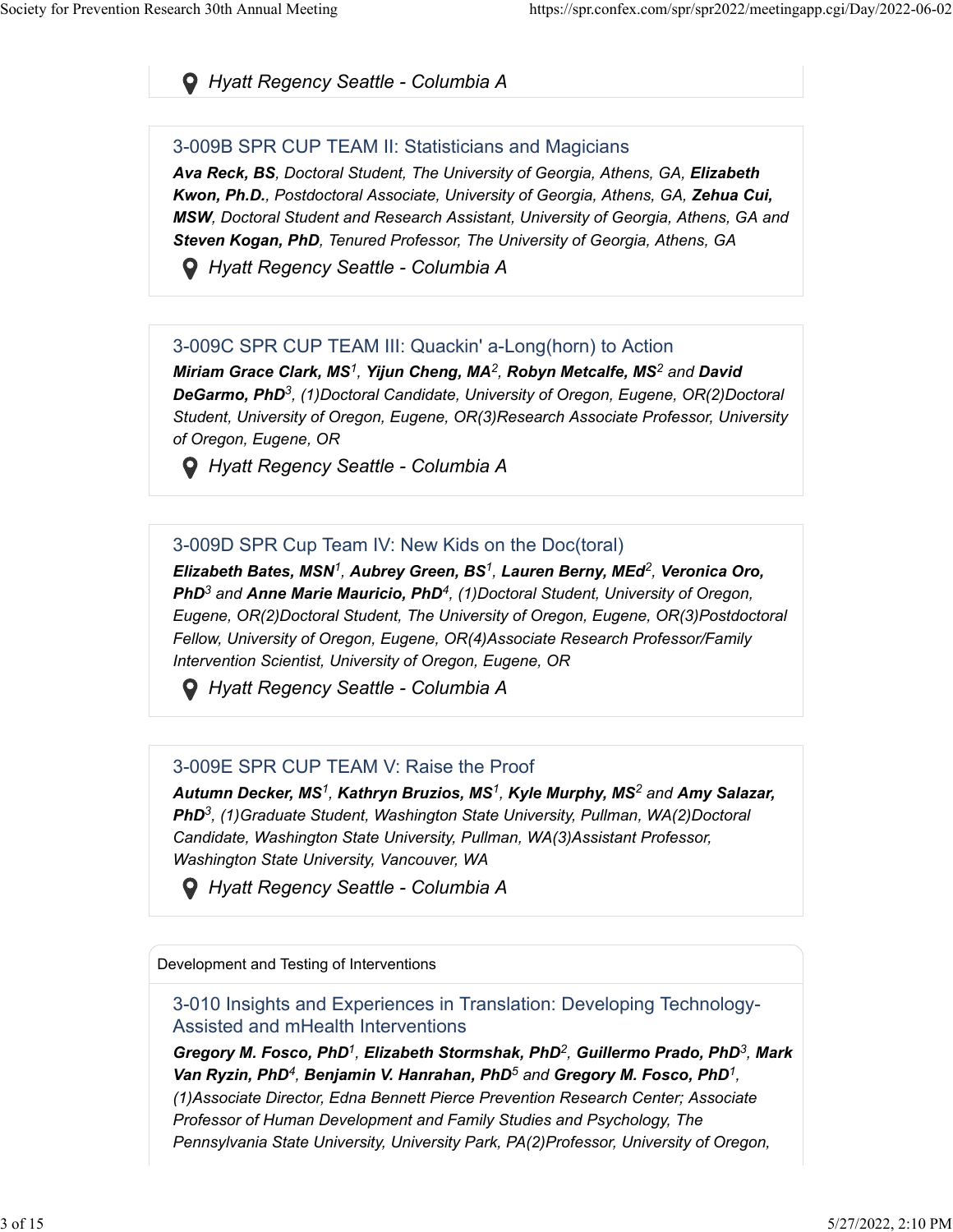*Eugene, OR(3)Dean, Graduate School, University of Miami, Miami, FL(4)Research Associate Professor, University of Oregon, Eugene, OR(5)Assistant Professor, The Pennsylvania State University, University Park, PA*

 *Hyatt Regency Seattle - 408-Washougal*

3-011 do not move Substance Use in Vulnerable Populations

 *Hyatt Regency Seattle - 407-Satsop*

3-012 Importance of parent-child interaction in promotion and prevention behaviors

*Laura Clary, PhD, Assistant Scientist, Johns Hopkins Bloomberg School of Public Health, Baltimore, MD*

 *Hyatt Regency Seattle - 305-Chelais*

Epidemiology and Etiology

3-013 Bias-Based Harassment and Hate Crimes Among Adolescents: Prevention Implications from Three Methodologically Diverse Studies

*Melissa Holt, PhD, Associate Professor, Boston University, Boston, MA and Dorothy Espelage, PHD, Professor, University of North Carolina at Chapel Hill, chapel hill, NC*

 *Hyatt Regency Seattle - 402-Chiliwack*

Innovative Methods and Statistics

3-014 Beyond Three Variables: Innovative Applications of Statistical **Mediation** 

*Heather Smyth, MA, Graduate Research Associate, Arizona State University, Tempe, AZ and David P. MacKinnon, PhD, Professor, Arizona State University, Tempe, AZ*

 *Hyatt Regency Seattle - 403-Cispus*

Research, Policy, and Practice

3-015 How to Influence Policy- and Decision-Making Processes Via the Translation of Prevention Science and Practice: Building Advocacy Skills to Ensure Lasting Positive Impact

*Matej Košir, BSc, Director, Institute Utrip, Borovnica, Slovenia, William A. Aldridge, PhD, Director, The Impact Center at FPG & Advanced Implementation Specialist, University of North Carolina at Chapel Hill, Chapel Hill, NC, Diana Fishbein, PhD, Co-Director, University of North Carolina, Pittsboro, NC, Phillip Wayne Graham, DrPH, MPH, Senior Center Director, RTI International, Research Triangle Park, NC, Zili Sloboda, Sc.D., President, Applied Prevention Science, Inc, Ontario, OH and Wadih*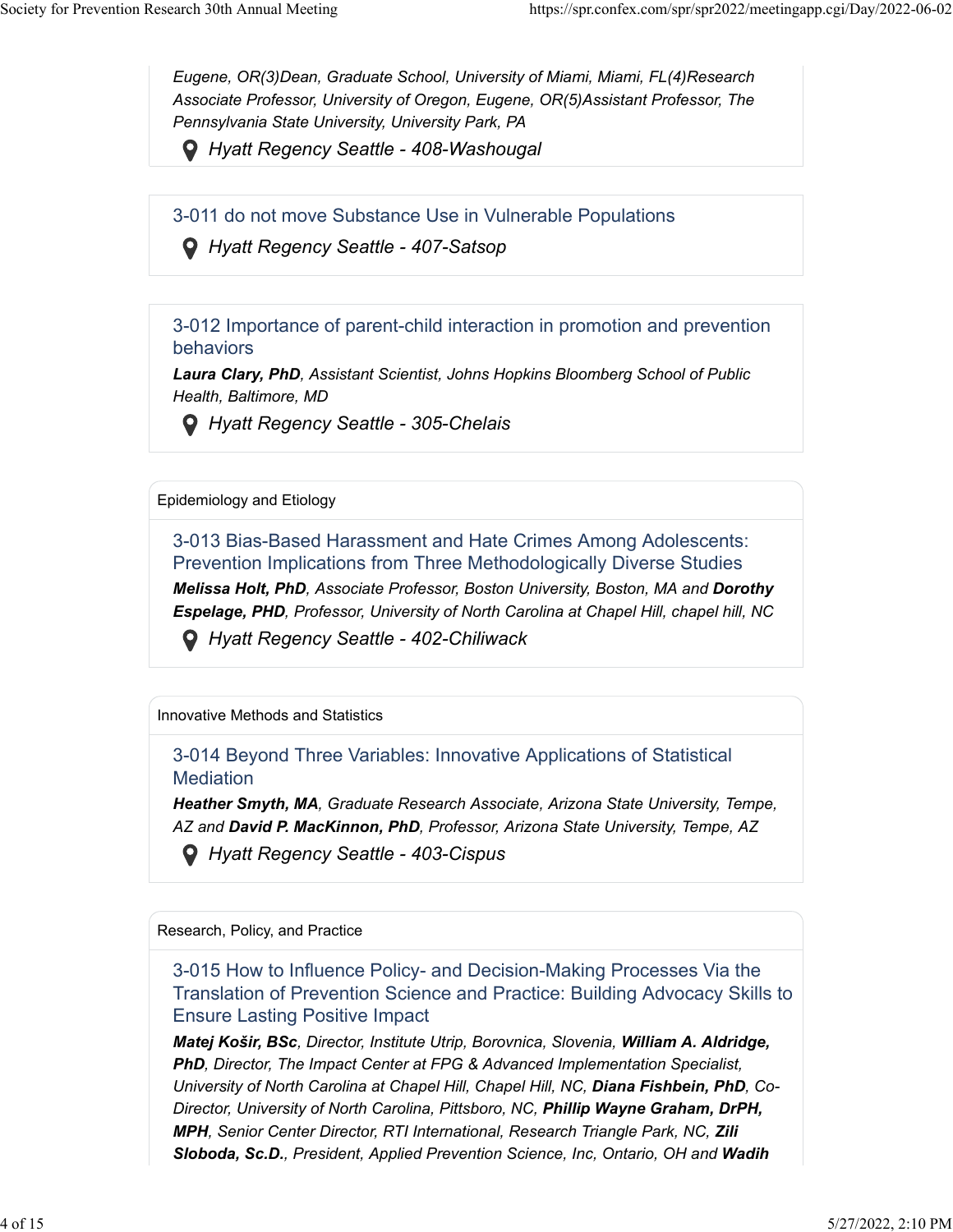*Maalouf, PhD, officer, UN, vienna, Austria Hyatt Regency Seattle - 401-Chelan*

3-016 Suicide & Substance Use Prevention in Tribal Communities *Jennifer Lewis, BA, Executive Director, SPR, Fairfax, VA*

 *Hyatt Regency Seattle - 303-Bogachiel*

Special Theme #1: Implementation strategies to achieve equitable implementation of EBIs

3-017 Scaling Culturally-Grounded and Evidence-Based Knowledge for Collective Impact in Prevention Implementation

*Sarah C. Walker, PhD, Research Associate Professor, University of Washington, Seattle, WA, Larry Norman, MEd, Director, The Hill Top Awareness Center 4 Excellence, Tacoma, WA, Shaun Worthy, AAS, CEO, IAMWorthy & Associates Inc., Tacoma, WA, Rickey Jones, unavailable, CEO, New Developed Nations, Spokane, WA and Alice Coil, unavailable, Deputy Director, Office of Juvenile Justice, Olympia, WA*

 *Hyatt Regency Seattle - 301-Ashnola*

Special Theme #2: Multi-sector, coordinated efforts to disseminate and implement prevention science

3-018 Understanding the Role of Implementation Collaborations in Promoting Health Equity and Prevention Science: Three Multi-Sector Case Studies.

*Monica Perez Jolles, PhD, Assistant Professor, University of Southern California, Whittier, CA and Gregory Aarons, PhD, Professor, University of California, San Diego, La Jolla, CA*

 *Hyatt Regency Seattle - 306-Duwamish*

Special Theme #3: Charting the future of prevention D&I science

3-019 Advancing and Integrating Implementation Science within the CDC Division of Violence Prevention

*Lindsey Barranco, PhD, Behavioral Scientist, Centers for Disease Control and Prevention, Atlanta, GA and Lawrence House, PhD, Health Scientist, Centers for Disease Control and Prevention, Atlanta, GA*

 *Hyatt Regency Seattle - 304-Calawah*

Special Theme #3: Charting the future of prevention D&I science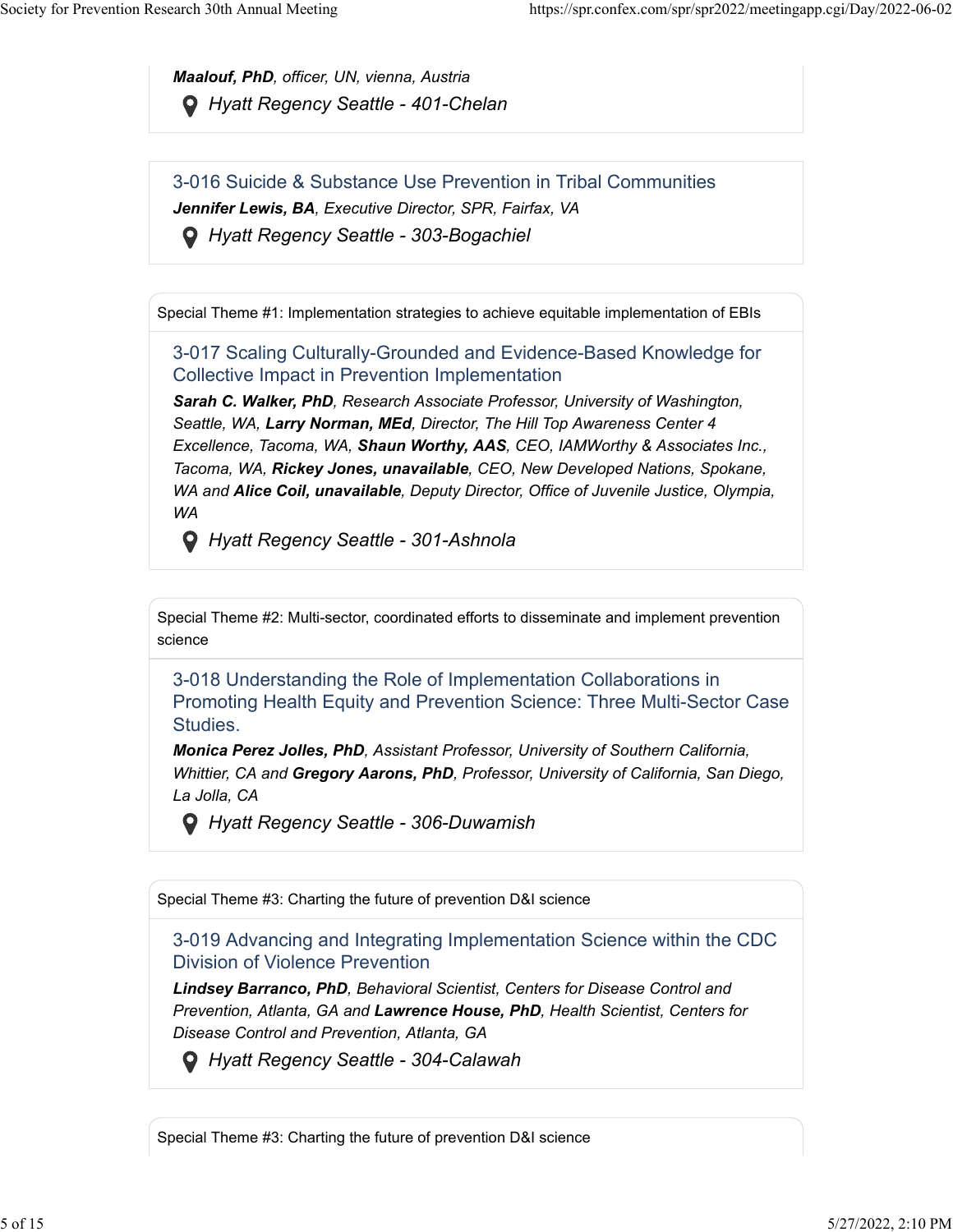3-020 Pacific Islander Values and Relationships Connect Communities to Address a Global Pandemic

*Joseph Keawe'aimoku Kaholokula, PhD, Professor & Chair, University of Hawaii at Manoa, Honolulu, HI, Lisa Watkins-Victorino, PhD, Research Director, Office of Hawaiian Affairs, Honolulu, HI, Chantelle Eseta Matagi, Master's candidate, COVID-19 Vaccine Community Outreach Liaison, State of Hawai'i, Hawaii, HI, Kim Ku'ulei Birnie, MA, Communications Director, Papa Ola Lokahi, Honolulu, HI, Kamahanahokulani Farrar, MA, Executive Director, Na Pu'uwai, Kaunakakai, HI and Sarah Momilani Marshall, PhD, Postdoctoral Researcher, Hawaii Pacific University, Honolulu, HI*

 *Hyatt Regency Seattle - 405-Kachess*

Special Theme #2: Multi-sector, coordinated efforts to disseminate and implement prevention science

4-033 There's an App for That? Using Digital Interventions to Expand the Reach of Prevention Programs for Families in Transition

*Abigail Gewirtz, PhD, Professor, Arizona State University, Tempe, AZ; Lindahl Leadership Faculty Chair, University of Minnesota-Twin Cities, St Louis Park, MN*

 *Hyatt Regency Seattle - 307-Methow*

### **2:45 PM - 4:15 PM**

3-021 LUNCH ON YOUR OWN

### **3:00 PM - 4:00 PM**

3-022 Advancing Lifespan Prevention Science

*Raven Weaver, PhD, Assistant Professor, Washington State University, Pullman, WA and Cory Bolkan, PhD, Associate Professor, Washington State University, Vancouver, WA*

 *Hyatt Regency Seattle - 303-Bogachiel*

3-023 Advancing Strong Standards for Preventive Interventions

*Karl G. Hill, PhD, Director, Prevention Science Program, University of Colorado Boulder, Boulder, CO, Christine M. Steeger, PhD, Research Assistant Professor, Blueprints for Healthy Youth Development, University of Colorado Boulder, Boulder, CO and David M. Murray, PhD, Director, Office of Disease Prevention, Office of the Director, NIH, Rockville, MD*

 *Hyatt Regency Seattle - 304-Calawah*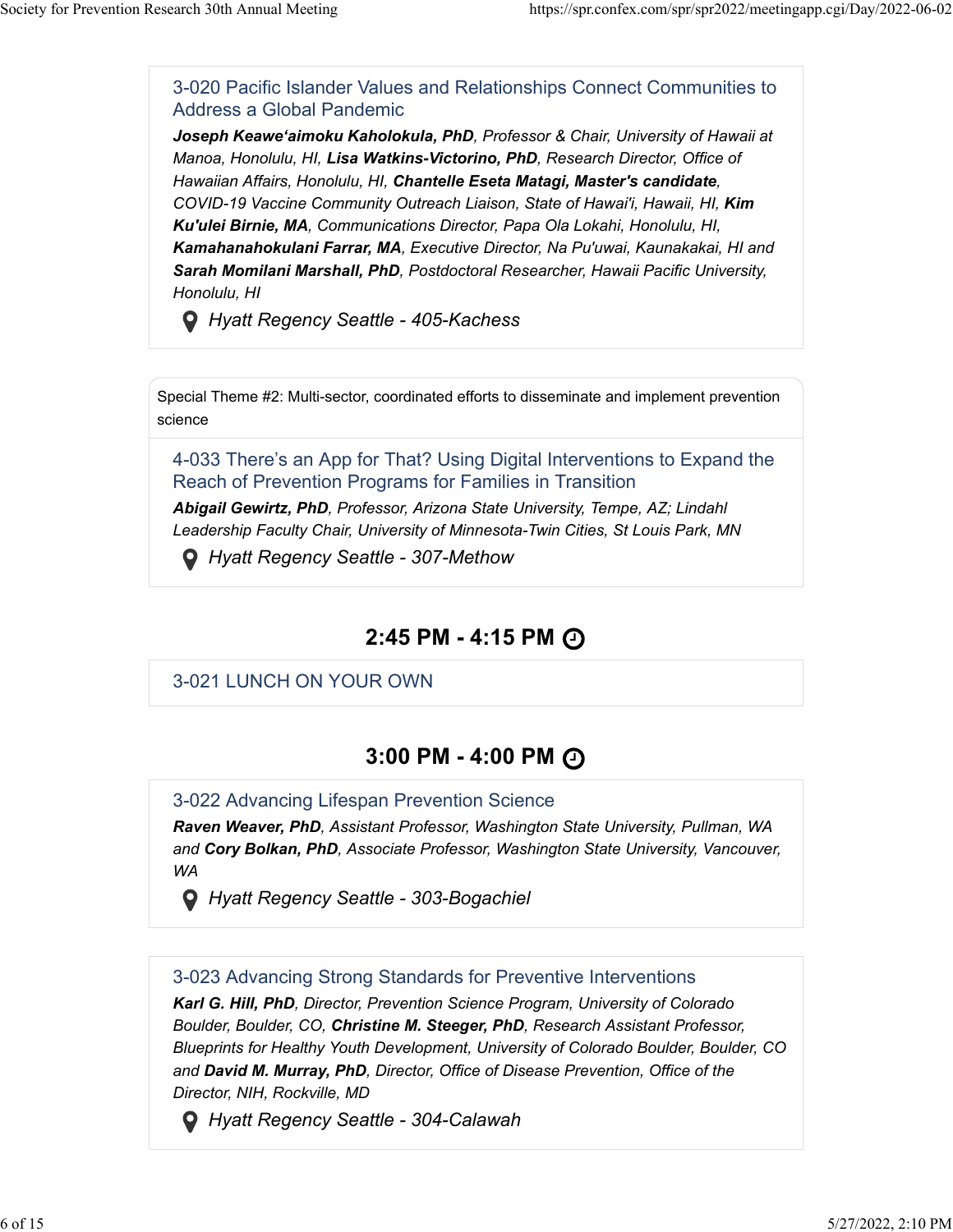3-024 Prenatal Programming of Childhood Health Outcomes: Opportunities for Prevention

*Steven M Brunwasser, PhD, Assistant Professor, Rowan University, Glassboro, NJ, Judy Garber, PhD, Professor, Vanderbilt University, Nashville, TN and Anisha Satish, PhD Candidate, Doctoral Student, Rowan University, Glassboro, NJ*

 *Hyatt Regency Seattle - 408-Washougal*

#### 3-025 Research Synthesis Methods for Prevention Science

*Emily E. Tanner-Smith, PhD, Associate Professor, University of Oregon, Eugene, OR and Sean Grant, PhD, Assistant Professor, Indiana University, Indianapolis, IN*

 *Hyatt Regency Seattle - 401-Chelan*

#### 3-026 Research-Practice-Policy Partnerships in Prevention: How Do They Work and How Do We Study Them?

*Brittany Cooper, PhD, Associate Professor, Washington State University, Pullman, WA, Lauren Supplee, PhD, Senior Program Officer, William T Grant Foundation, New York, NY, Jaymie L Vandagriff, PhD, Doctoral student, Washington State University, Pullman, WA; Prevention System Manager, Washington State Health Care Authority, Olympia, WA and Erica Doering, MS, Doctoral Student, Washington State University, Pullman, WA*

 *Hyatt Regency Seattle - 402-Chiliwack*

#### 3-027 Social Determinants of Health (SDOH) Considerations in Implementation Science

*Dionne Godette-Greer, PhD, Program Director, National Institute of Nursing Research, Bethesda, MD and Shalanda Bynum, PhD, Program Director - Social Determinants of Health, National Institute of Nursing Research, Bethesda, MD*

 *Hyatt Regency Seattle - 403-Cispus*

#### 3-028 SPR Diversity Network Committee Health Equity

*Nadine Finigan-Carr, PhD, Research Associate Professor, University of Maryland School of Social Work, Baltimore, MD*

 *Hyatt Regency Seattle - 307-Methow*

3-029 SPR Stratic Plan Updates II

 *Hyatt Regency Seattle - 404-Entiat*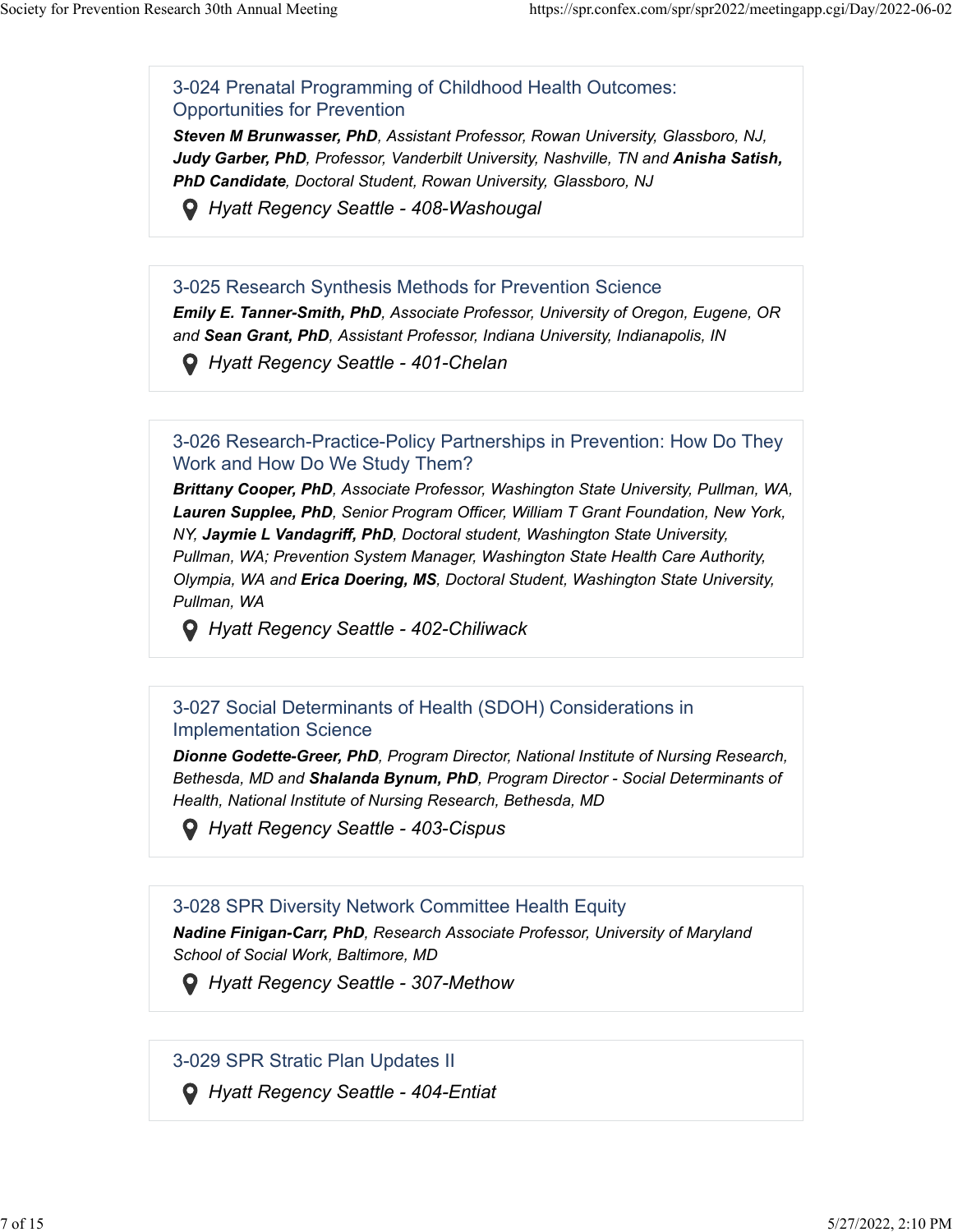### **4:15 PM - 5:45 PM**

3-030 Invited Symposium II: Multi-Sector Collaborative Prevention Efforts Across Diverse Communities to Promote Health Equity

*Susannah Burt, BS, Prevention Program Administrator, State of Utah, Salt Lake City, UT, Joseph Keawe`aimoku Kaholokula, PhD, Professor, University of Hawai`i, Honolulu, HI; Associate Professor, University of Hawai`i, Honolulu, HI, Adrienne Dillard, PhD, Executive Director, Kula no na Po'e Hawaii, Honolulu, HI, Iheoma U. Iruka, PhD, Founding Director of the Equity Research Action Coalition, University of North Carolina at Chapel Hill, Chapel Hill, NC and Ruben Parra-Cardona, Ph.D., Associate Professor, University of Texas at Austin, Austin, TX*

 *Hyatt Regency Seattle - Columbia A*

Development and Testing of Interventions

3-031 Integrative Data Analysis to Elucidate Intervention Effects on Suicidal Thoughts and Attempts across Multiple Prevention Trials *Holly C. Wilcox, PhD, Professor, Johns Hopkins University, Baltimore, MD and Eve Reider, PhD, Associate Director for Prevention, National Institute of Mental Health, Bethesda, MD*

 *Hyatt Regency Seattle - 401-Chelan*

3-032 Stress and social disadvantage in health: implications and intervention

*Margaret Kuklinski, PhD, Associate Professor and Director, University of Washington, Seattle, WA*

 *Hyatt Regency Seattle - 407-Satsop*

#### Epidemiology and Etiology

3-033 Changes in Cannabis and Other Substance Use and Related Factors during the Implementation of Nonmedical Cannabis Legalization in Two Early Adopting States

*Katarina Guttmannova, PhD, Associate Professor, University of Washington, Seatttle, WA and Heather Kimmel, PhD, Health Scientist Administrator, NIH/NIDA, Bethesda, MD*

 *Hyatt Regency Seattle - 402-Chiliwack*

Epidemiology and Etiology

3-034 Forever Bored: Boredom As a Risk Factor across the Lifespan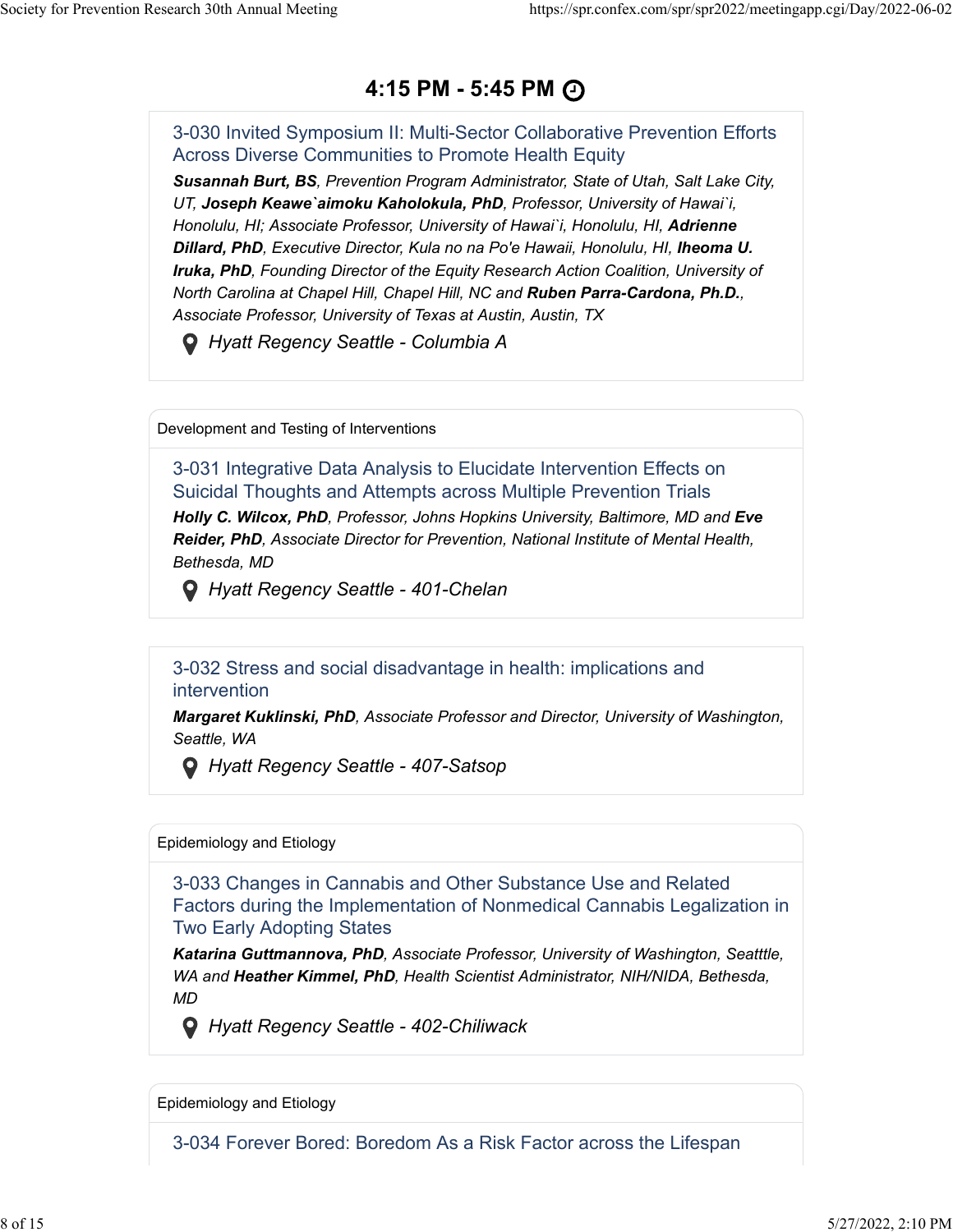*Alana J Anderson, MS, Doctoral Student, Washington State University, Pullman, WA and Elizabeth Weybright, PhD, Associate Professor, Washington State University, Pullman, WA*

 *Hyatt Regency Seattle - 408-Washougal*

Innovative Methods and Statistics

3-035 Lessons Learned from Integrative Data Analysis: Methodological Complexities and Solutions

*Joseph M. Kush, Ph.D., Postdoctoral Fellow, Johns Hopkins University, Baltimore, MD Hyatt Regency Seattle - 404-Entiat*

3-036 Protective and predictive factors for school readiness and success *Jennifer Lewis, BA, Executive Director, SPR, Fairfax, VA*

 *Hyatt Regency Seattle - 306-Duwamish*

Research, Policy, and Practice

3-037 Racial Justice First to Prevent School to Prison Pipeline: Lessons Learned from Year 2020

*Bo-Kyung Elizabeth Kim, PhD, Assistant Professor, University of Southern California, Los Angeles, CA and Charles Lea, PhD, MSW, Assistant Professor, University of Houston, Houston, TX*

 *Hyatt Regency Seattle - 405-Kachess*

3-038 Maximizing youth prevention with strategic stakeholder program delivery

*Jennifer Lewis, BA, Executive Director, SPR, Fairfax, VA*

 *Hyatt Regency Seattle - 303-Bogachiel*

Special Theme #1: Implementation strategies to achieve equitable implementation of EBIs

3-039 Conducting Equitable Community Relevant Dissemination and Implementation Research in the Prevention Research Centers Program *Lawrence House, PhD, Health Scientist, Centers for Disease Control and Prevention, Atlanta, GA*

 *Hyatt Regency Seattle - 403-Cispus*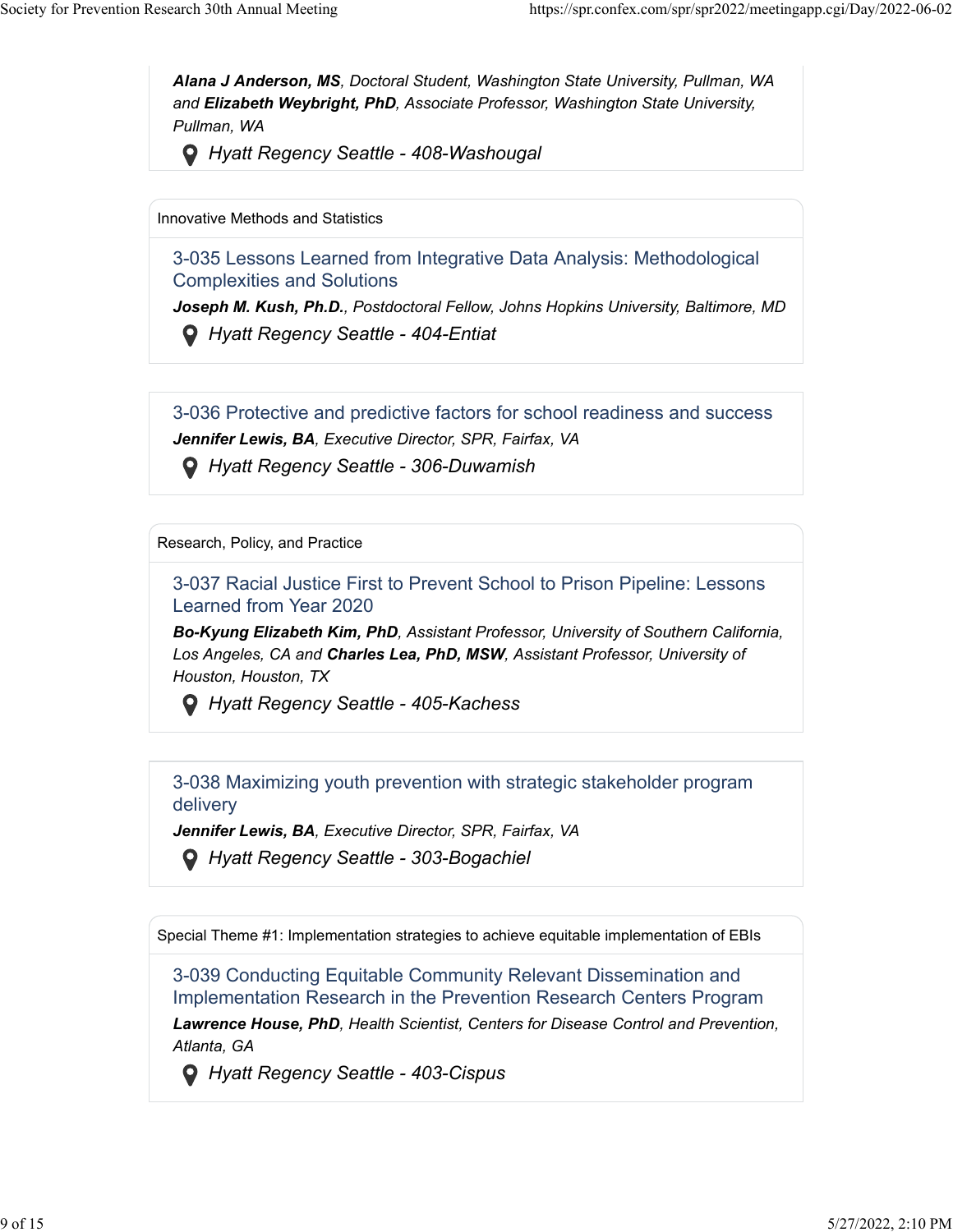Special Theme #1: Implementation strategies to achieve equitable implementation of EBIs

3-040 Examining Mayberry: Addressing Rural Community Contexts to Advance Veteran Suicide Prevention

*Leah Wendleton, MPH, MSW, Health Specialist, Denver Veterans Affairs Medical Center, Denver, CO and Nathaniel Mohatt, PhD, Research Psychologist, Rocky Mountain Regional VA Medical Center, Aurora, CO; Research Psychologist, University of Colorado Anschutz Medical Campus, Aurora, CO*

 *Hyatt Regency Seattle - 305-Chelais*

Special Theme #1: Implementation strategies to achieve equitable implementation of EBIs

3-041 Implementation-Related Factors in School-Based Intervention Trials: Enhancing Rigor and Interpretability of Trial Findings

*Lindsey Webb, PhD, MS, Assistant Scientist, Johns Hopkins Bloomberg School of Public Health, Baltimore, MD and Katrina Debnam, PhD, Assistant Professor, University of Virginia, Charlottesville, VA*

 *Hyatt Regency Seattle - 302-Beckler*

Special Theme #1: Implementation strategies to achieve equitable implementation of EBIs

3-042 School-Based Substance Use and Mental Health Prevention: Cultural and Contextual Adaptations and Novel Implementation Strategies *Lucinda R Grummitt, BA, PhD candidate and Research Assistant, NHMRC Centre of Research Excellence (PREMISE), The Matilda Centre of Research in Mental Health and Substance Use, The University of Sydney, NSW, Australia and Erin Kelly, PhD, Research Fellow, The Matilda Centre for Research in Mental Health and Substance*

*Use, The University of Sydney, NSW, Australia*

 *Hyatt Regency Seattle - 301-Ashnola*

Special Theme #2: Multi-sector, coordinated efforts to disseminate and implement prevention science

#### 3-043 Equitable American Indian & Alaska Native Drug Use Prevention through Data Opportunities and Policies

*Kathy Etz, PhD, Director, Native American Program & Program Director, Epidemiology, National Institute on Drug Abuse, Bethesda, MD, Myra Parker, PhD, Assistant Professor, University of Washington, Seattle, WA, Caleb Banta-Green, PhD, Principal Research Scientist, University of Washington, Seattle, WA, Kevin English, PhD, Director, Albuquerque Area Southwest Tribal Epidemiology Center (AASTEC), Albuquerque, NM, Adrian Dominguez, MS, Director of Informatics and Epidemiology, Urban Indian Health Institute, Seattle, WA and Tim Collins, MPH, MS, Senior Epidemiologist/Biostatistician, Alaska Native Epidemiology Center, Anchorage, AK*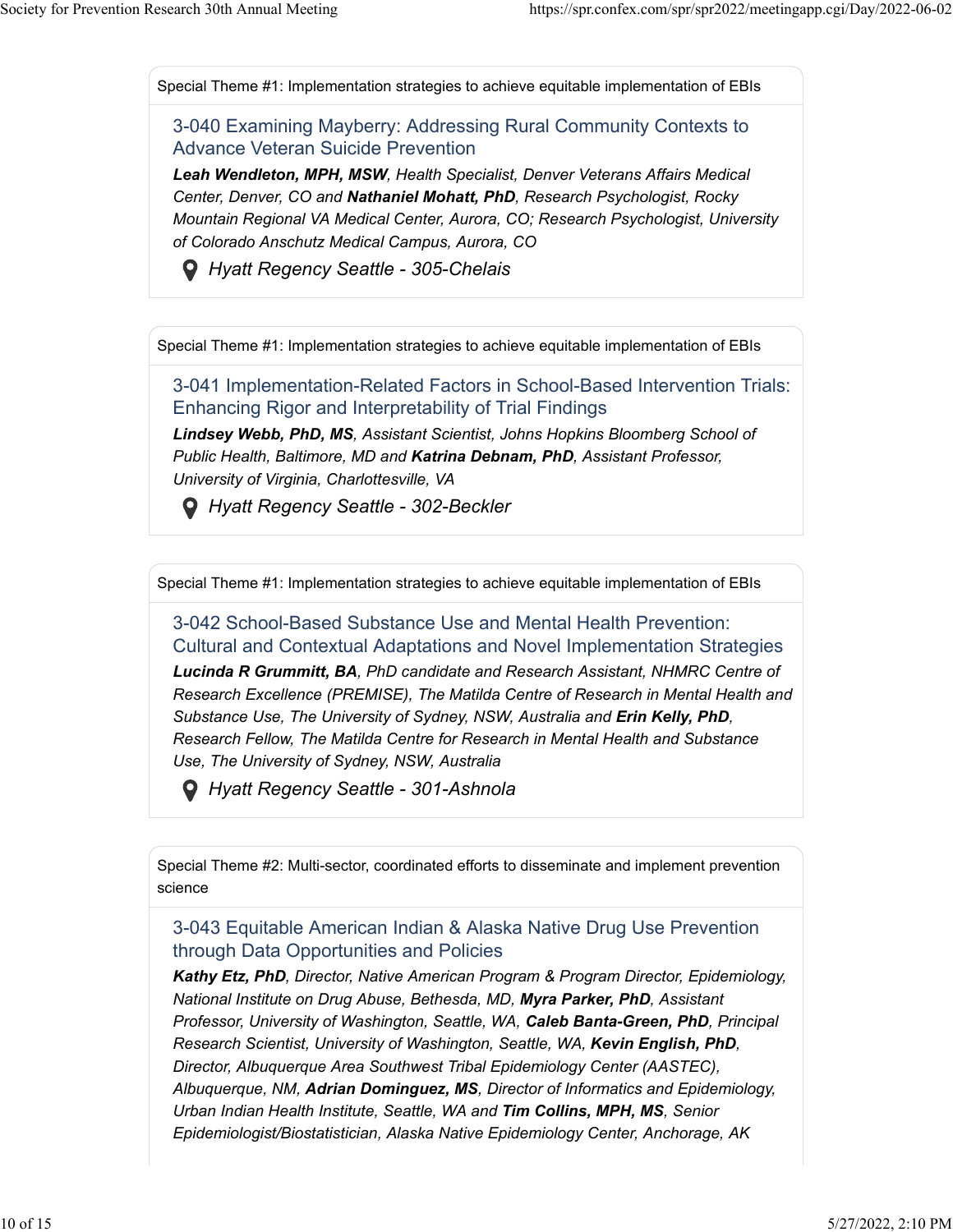*Hyatt Regency Seattle - 307-Methow*

3-044 Centering racial equity in implementation planning and active implementation

*Elizabeth Neilson, PhD, MPH, MSN, Health Science Policy Analyst, National Institutes of Health, Bethesda, MD*

 *Hyatt Regency Seattle - 304-Calawah*

### **5:45 PM - 6:00 PM**

3-045 COFFEE BREAK (afternoon)..

 *Hyatt Regency Seattle - Level 3 Prefunction*

### **6:00 PM - 7:30 PM**

3-046 INVITED SYMPOSIUM III: Charting the future of prevention Dissemination and Implementation Science

*J.D. Smith, PhD, 295 Chipeta Way, Spencer Fox Eccles School of Medicine at the University of Utah, Salt Lake City, UT, Ana A. Baumann, PhD, Research Assistant Professor, Washington University in Saint Louis, St. Louis, MO, Sandra Naoom, CDC, Autumn Decker, MS, Graduate Student, Washington State University, Pullman, WA and Christine K. Lee, PhD, Boston University, Boston, MA*

 *Hyatt Regency Seattle - Columbia A*

3-047 ECPN SESSION I: Funding, training for, and disseminating interdisciplinary and non-traditional research

*Kaitlin Fronberg, MS, Graduate Student Researcher, The Pennsylvania State University, University Park, PA, Rebecca Eliseo-Arras, PhD, Assistant Professor, Empire State College, Buffalo, NY, Nicole Marie Summers-Gabr, PhD, Assistant Professor, Southern Illinois University Medical School at Springsfield, SPRINGFIELD, IL, Catherine Bradshaw, PhD, Professor and Associate Dean for Research & Faculty Development, University of Virginia, Charlottesville, VA, Amanda Latimore, PhD, Assistant Scientist, The Johns Hopkins University, Baltimore, MD, Jessica Cance, PhD, MPH, Public Health Research Analyst, RTI International, Austin, TX and Nadine Finigan-Carr, PhD, Research Associate Professor, University of Maryland School of Social Work, Baltimore, MD*

 *Hyatt Regency Seattle - 401-Chelan*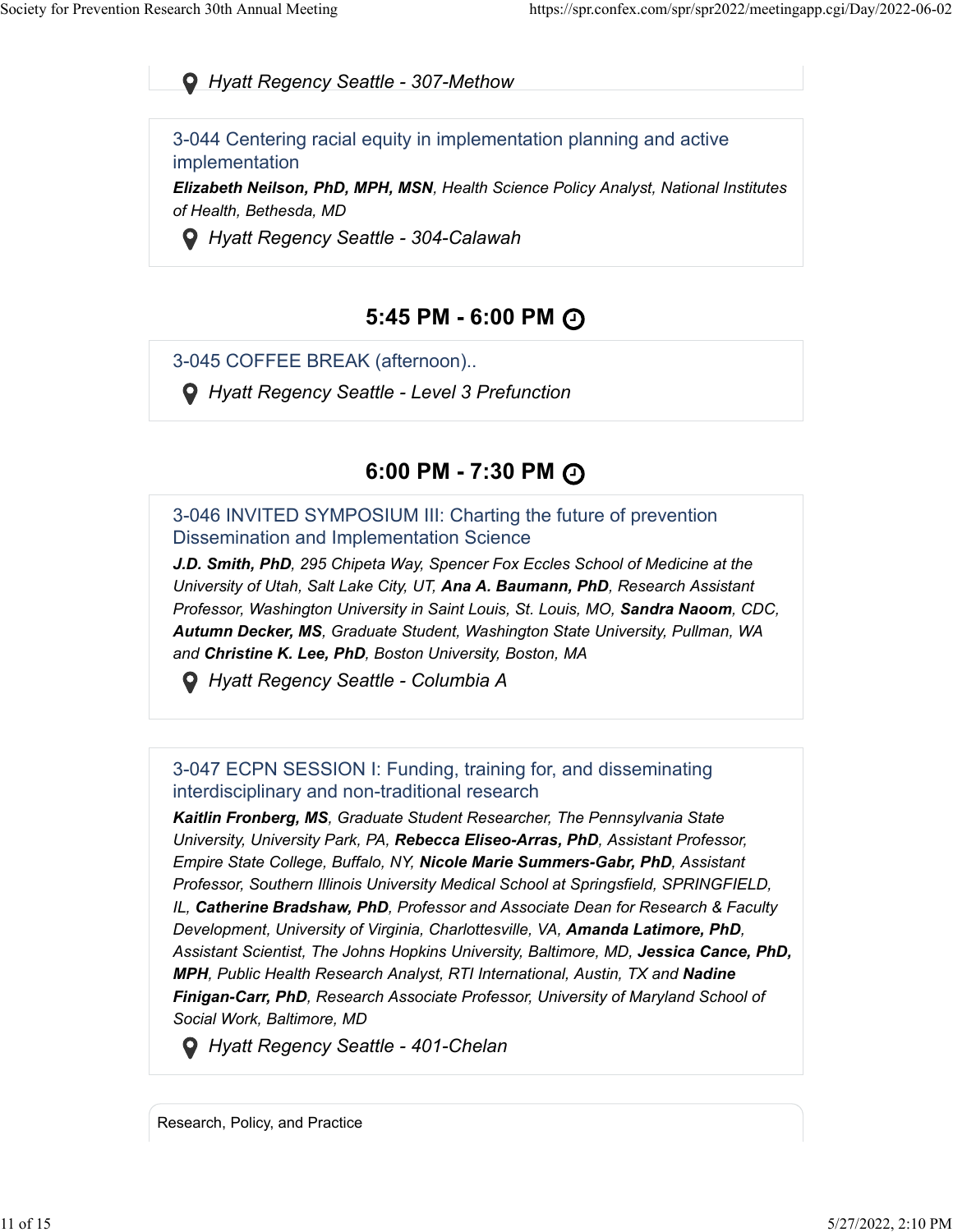3-048 SPR International Committee: Is Cannabis Legalization Increasing Birth Defects and Cancers?

*John Winston Toumbourou, PhD, Chair in Health Psychology, Deakin University Australia, Geelong, Australia, Stuart Reece, PhD, Clinical Professor, University of Western Australia, Perth, WA, Australia, Eric C. Brown, PhD, Associate Professor, University of Miami, Miami, FL, Lisa Brents, PhD, Assistant Professor, University of Arkansas at Little Rock, Little Rock, AR, Crystal L. Smith, PhD, Assistant Research Professor, Washington State University, Spokane, WA and Bruce Carlson, PhD, Emeritus Professor, University of Michigan-Ann Arbor, Ann Arbor, MI*

 *Hyatt Regency Seattle - 302-Beckler*

Development and Testing of Interventions

3-049 Pathways from Educator Coaching to Improved Teacher and Student Outcomes

*Elise Touris Pas, PhD, Associate Scientist, Johns Hopkins University Bloomberg School of Public Health, Baltimore, MD*

 *Hyatt Regency Seattle - 307-Methow*

3-050 Longitudinal studies linking substance use exposure in childhood and later substance use.

*Jennifer Lewis, BA, Executive Director, SPR, Fairfax, VA*

 *Hyatt Regency Seattle - 408-Washougal*

3-051 The impact of COVID-19 on health and risk behaviors for understudied populations

*Jennifer Lewis, BA, Executive Director, SPR, Fairfax, VA*

 *Hyatt Regency Seattle - 407-Satsop*

Epidemiology and Etiology

3-052 Perinatal Adversity As a Determinant of Childhood Health Problems: Implications for Prevention

*Judy Garber, PhD, Professor, Vanderbilt University, Nashville, TN and Danielle Roubinov, Ph.D., Postdoctoral Fellow, University of California, San Francisco, San Francisco, CA*

 *Hyatt Regency Seattle - 403-Cispus*

3-053 Social and Cultural Determinants of Health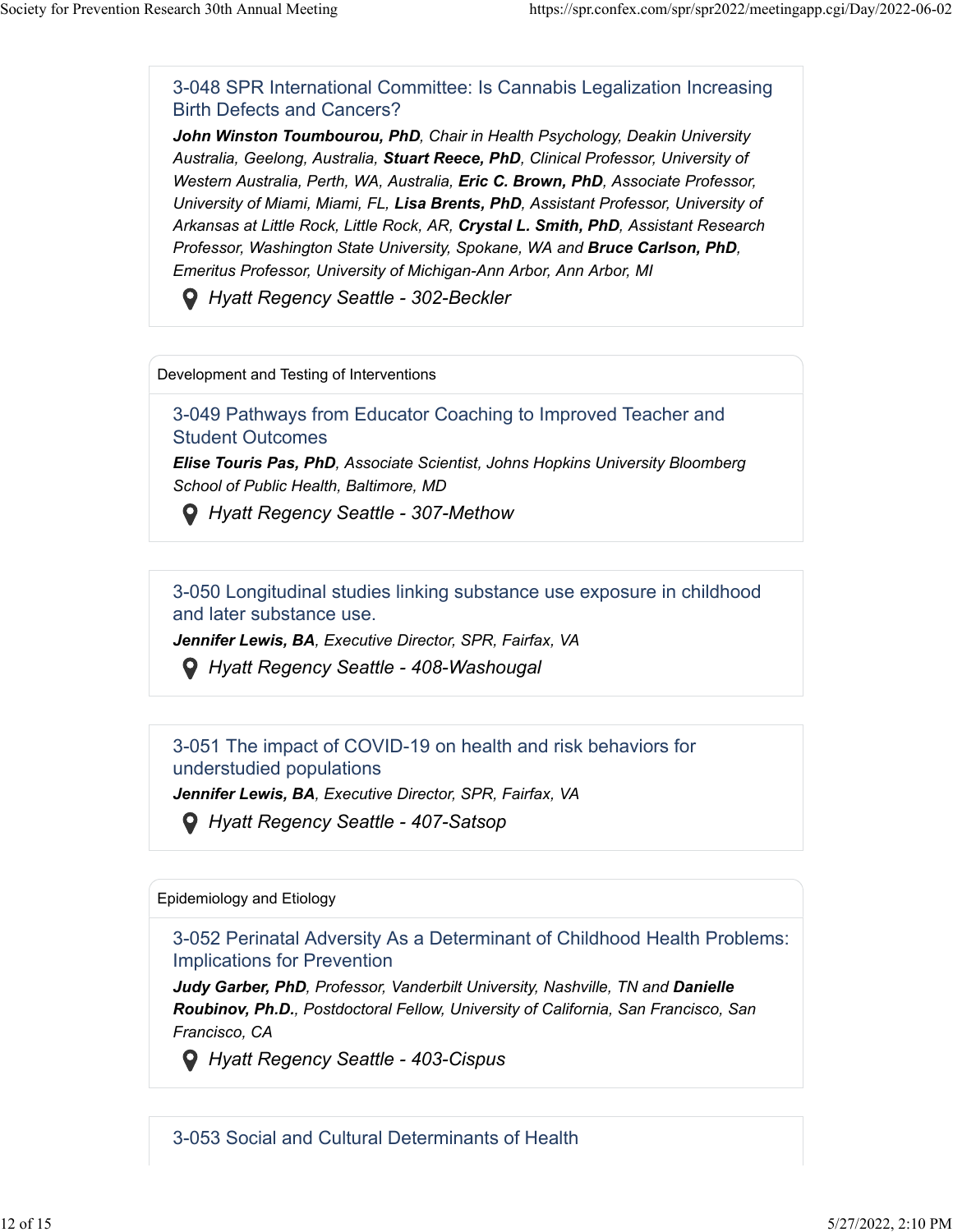*Ty Ridenour, PhD, Developmental Behavioral Epidemiologist, RTI, International, Research Triangle Park, NC*

 *Hyatt Regency Seattle - 405-Kachess*

Research, Policy, and Practice

3-054 Rapid Evidence Synthesis: Promise and Pitfalls for Informing Prevention Science Decision-Making

*Emily E. Tanner-Smith, PhD<sup>1</sup>, Nicholas J. Parr, PhD<sup>2</sup>, Carrie Patnode, PhD<sup>3</sup>, Katherine Mackey, MD<sup>2</sup>, Sean Grant, PhD<sup>4</sup> and Pamela R. Buckley, PhD<sup>5</sup>, (1)Associate Professor, University of Oregon, Eugene, OR(2)Associate Director, U.S. Department of Veterans Affairs, Portland, OR(3)Investigator, Kaiser Permanente Evidence-based Practice Center, Portland, OR(4)Assistant Professor, Indiana University, Indianapolis, IN(5)Principal Investigator and Research Associate, Blueprints for Healthy Youth Development, University of Colorado Boulder, Boulder, CO*

 *Hyatt Regency Seattle - 404-Entiat*

Special Theme #1: Implementation strategies to achieve equitable implementation of EBIs

3-055 Equity and Diversity Considerations in the Implementation of Youth Mentoring Interventions

*K* Jones, PhD, Assistant Professor, University of Washington, Seattle, WA and Kevin P. *Haggerty, PhD, Co-Director of the NW PTTC, Social Development Research Group, Seattle, WA*

 *Hyatt Regency Seattle - 301-Ashnola*

Special Theme #1: Implementation strategies to achieve equitable implementation of EBIs

3-056 Reducing Health and Social Inequality through Family Navigation to Prevention and Early Intervention Services

*Jeffrey Waid, Ph.D., Assistant Professor, University of Minnesota-Twin Cities, St. Paul, MN*

 *Hyatt Regency Seattle - 305-Chelais*

Special Theme #1: Implementation strategies to achieve equitable implementation of EBIs

3-057 Remembering and Celebrating the Legacy of Liz Robertson

*Aria Crump, ScD, Program Officer, NIDA/NIH, Bethesda, MD, Belinda E. Sims, PhD, Health Scientist Administrator, National Institute of Mental Health, Bethesda, MD, Eve Reider, PhD, Associate Director for Prevention, National Institute of Mental Health, Bethesda, MD, Richard Spoth, PhD, Director, Iowa State University, Ames, IA, Mark T. Greenberg, PhD, Edna Peterson Bennett Chair; Professor, The Pennsylvania State University, University Park, PA, J David Hawkins, PhD, Emeritus Endowed Professor of*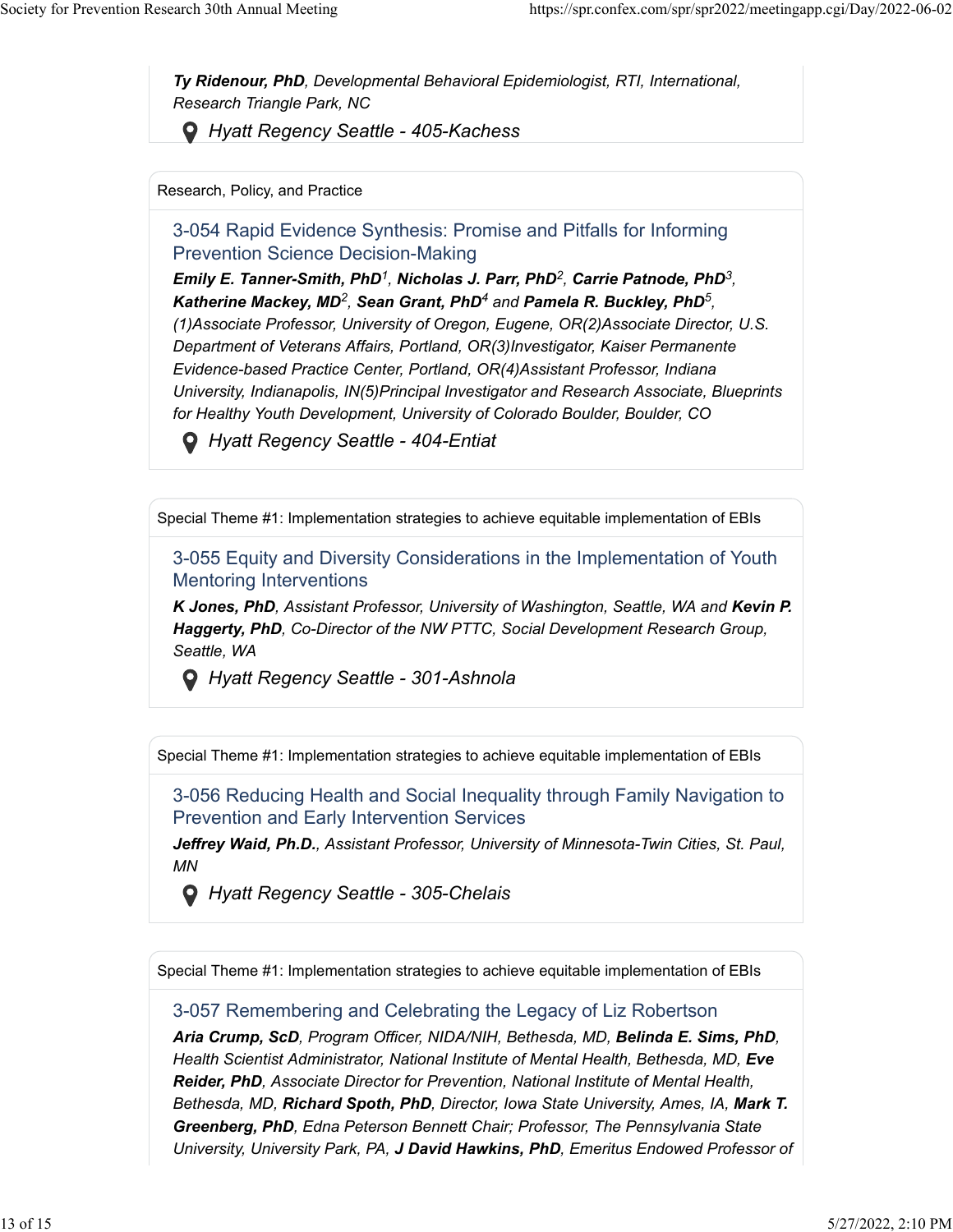*Prevention, University of Washington, Vashon, WA, Marion S. Forgatch, PhD, Senior Research Scientist Emerita, Oregon Social Learning Centre, Eugene, OR, Patti Chamberlain, PhD, Senior Research Scientist, Oregon Social Learning Center, Eugene, OR, Daniel Shaw, PhD, Distinguished Professor, University of Pittsburgh, Pittsburgh, PA and Guillermo Prado, PhD, Dean, Graduate School, University of Miami, Miami, FL*

 *Hyatt Regency Seattle - 402-Chiliwack*

Special Theme #1: Implementation strategies to achieve equitable implementation of EBIs

#### 3-058 Visualizing Implementation with Equity at the Center

*Lauren Supplee, PhD, Senior Program Officer, William T Grant Foundation, New York, NY, Ruben Parra-Cardona, Ph.D., Associate Professor, University of Texas at Austin, Austin, TX, Katrina Debnam, PhD, Assistant Professor, University of Virginia, Charlottesville, VA, Beadsie Woo, PhD, Director FAMILY AND YOUTH FINANCIAL STABILITY, Annie E Casey Foundation, Baltimore, MD, Margaret Soukup, MA, School-Based SBIRT Program Manager, King County Government, Seattle, WA, Sarah Meyer Chilenski, PhD, Associate Research Professor, The Pennsylvania State University, University Park, PA and Mildred Johnson, MSM, Senior Associate, The Annie E. Casey Foundation, Baltimore, MD*

 *Hyatt Regency Seattle - 303-Bogachiel*

Special Theme #2: Multi-sector, coordinated efforts to disseminate and implement prevention science

3-059 Regional-Level Multi-Sector Collaborative Strategies to Support Broadscale Adoption of Prevention Science: A Deep Dive into Three Distinct Efforts

*Jochebed Gayles, PhD, Assistant Research Professor, The Pennsylvania State University, University Park, PA and Francisco Villarruel, PhD, Professor, Michigan State University, East Lansing, MI*

 *Hyatt Regency Seattle - 306-Duwamish*

3-060 Adapting, implementing and evaluating parenting programs across sectors: Using the data

*Dorothy Mandell, PhD, Associate Professor, University of Texas at Tyler, Tyler, TX*

 *Hyatt Regency Seattle - 304-Calawah*

### **7:30 PM - 7:45 PM**

3-061 ANNUAL AWARDS RECEPTION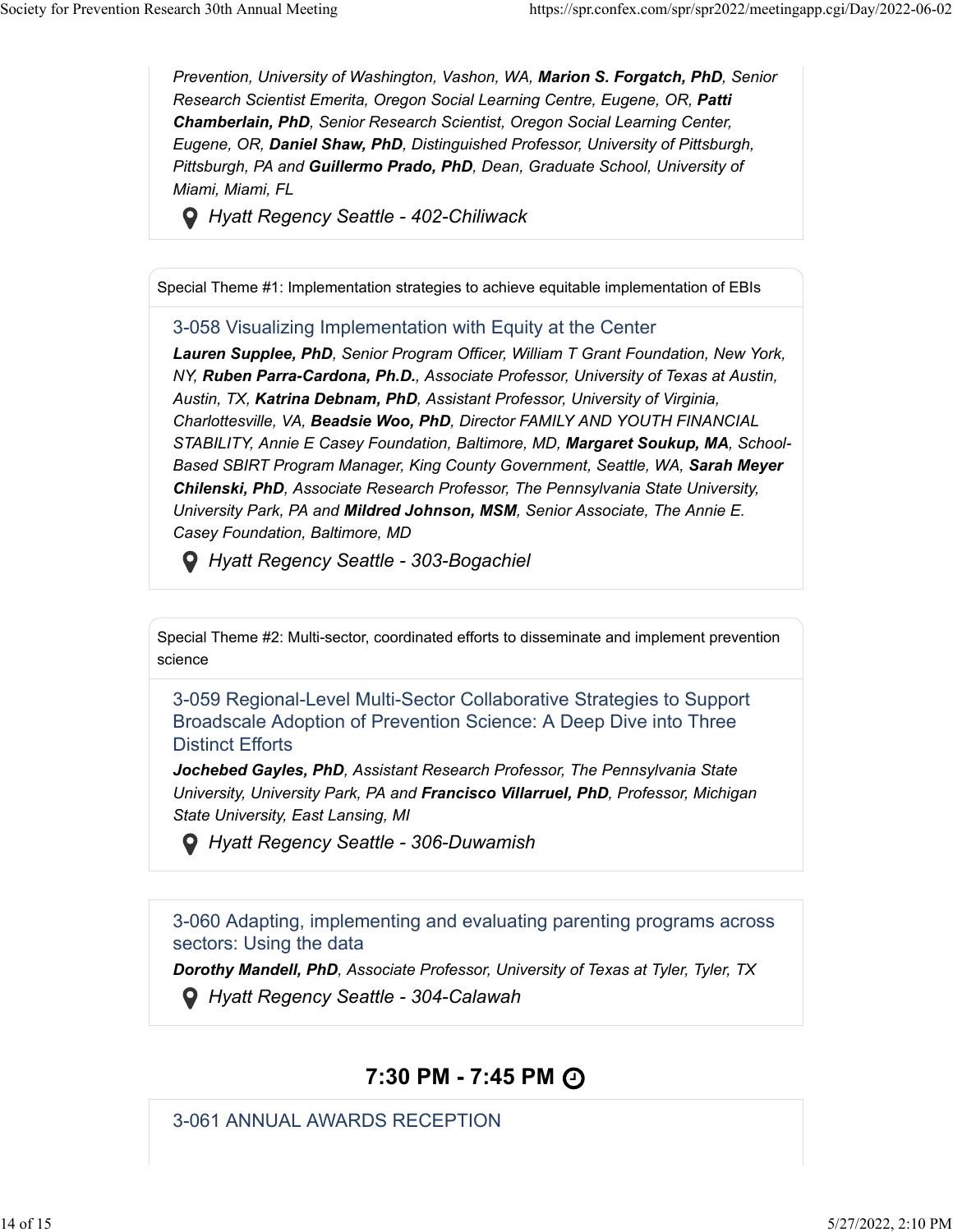*Hyatt Regency Seattle - Columbia A*

### **7:45 PM - 9:30 PM**

#### 3-062 PRESIDENTIAL ADDRESS II:

*Abigail A. Fagan, PhD, Professor, University of Florida, Gainesville, FL, James Anthony, PhD, Professor, Michigan State University, East Lansing, MI, Trenette C. Goings, PhD, LCSW, Associate Professor, University of North Carolina at Chapel Hill, Chapel Hill, NC and David Muhammad*

 *Hyatt Regency Seattle - Columbia A*

# **8:45 PM - 9:30 PM**

3-063 ANNUAL AWARDS AND FELLOWS PRESENTATIONS

*James Anthony, PhD, Professor, Michigan State University, East Lansing, MI, Trenette C. Goings, PhD, LCSW, Associate Professor, University of North Carolina at Chapel Hill, Chapel Hill, NC and David Muhammad*

 *Hyatt Regency Seattle - Columbia A*

# **9:30 PM - 10:45 PM**

3-064 POSTER SESSION III AND RECEPTION

 *Hyatt Regency Seattle - Columbia C/D*

### **11:00 PM - 1:00 AM**

3-065 ECPN NETWORKING SOCIAL

 *Hyatt Regency Seattle - 302-Beckler*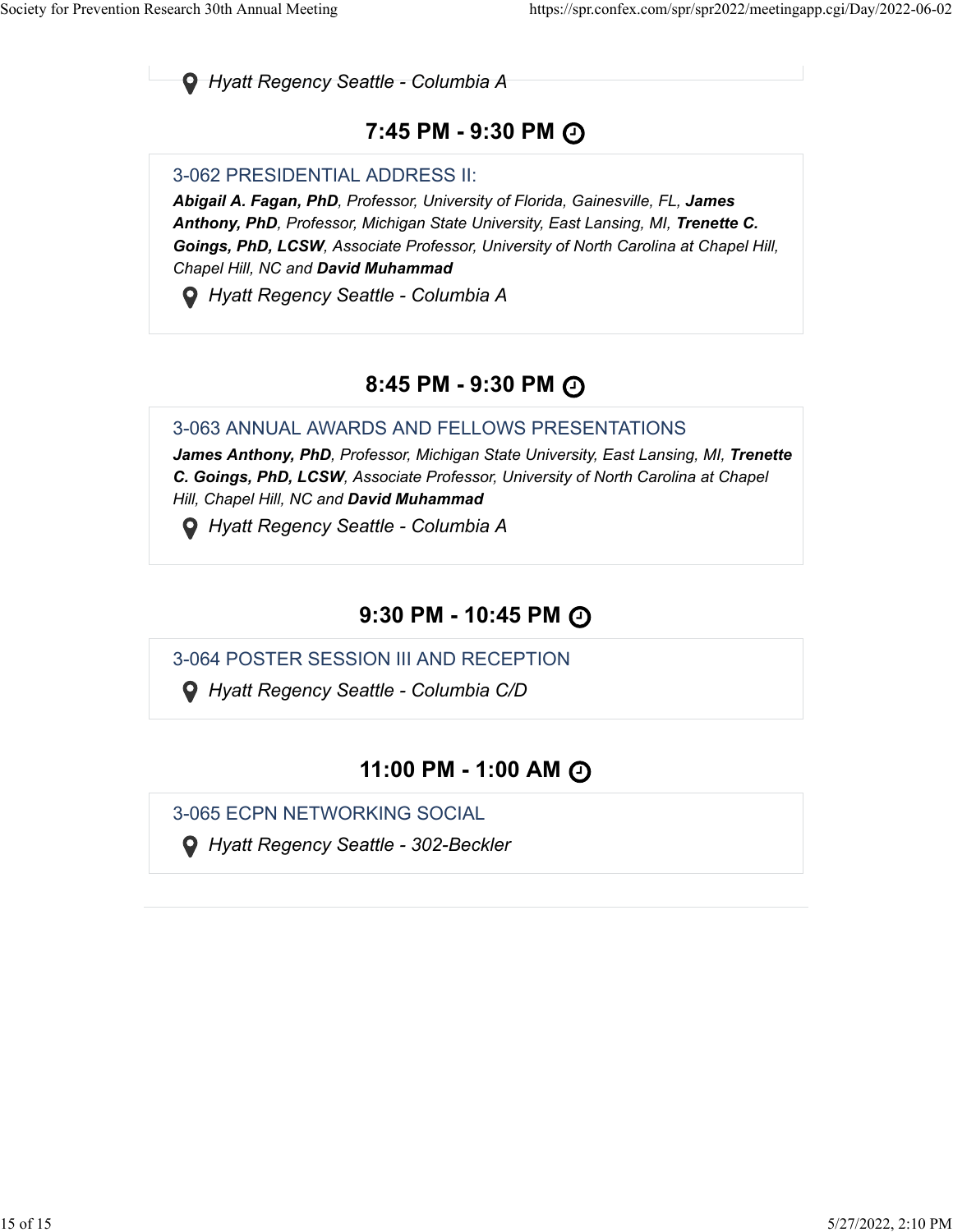# Friday, June 3, 2022

# **10:30 AM - 11:25 AM**

4-002 COFFEE BREAK (early morning)...

 *Hyatt Regency Seattle - Columbia B*

# **10:30 AM - 3:30 PM**

4-001 REGISTRATION OPEN

 *Hyatt Regency Seattle - Level 3 Foyer*

# **11:00 AM - 11:30 AM**

4-003 SPR MEMBERSHIP BUSINESS MEETING

 *Hyatt Regency Seattle - Columbia A*

# **11:45 AM - 1:15 PM**

4-004 ECPN SESSION II: Anti-racism and anti-bias in teaching and mentoring

*MeLisa Creamer, PhD<sup>1</sup>, Katrina J. Debnam, PhD<sup>2</sup>, SuYeon Lee, PhD<sup>3</sup>, Janine*  $Jones, PhD<sup>4</sup>, Richard Reddick, PhD<sup>5</sup>, Katrina J. Debnam, PhD<sup>2</sup> and Charles R.$ Martinez, PhD<sup>6</sup>, (1)Health Scientist Administrator, National Institute on Drug Abuse, *Rockville, MD(2)Assistant Professor, University of Virginia, Charlottesville, VA(3)Postdoctoral scholar, Northwestern University, Vancouver, WA(4)Professor, University of Washington, Seattle, WA(5)Professor, University of Texas at Austin, Austin, TX(6)Dean, University of Texas at Austin, Austin, TX*

 *Hyatt Regency Seattle - 302-Beckler*

### 4-005 Parenting stress & strategies for success

*Kate Fogarty, PhD, Associate Professor and Extension Specialist, University of Florida, Gainesville, FL*

 *Hyatt Regency Seattle - 408-Washougal*

Development and Testing of Interventions

4-006 Common Flaws in Designing and Analyzing Preventive Interventions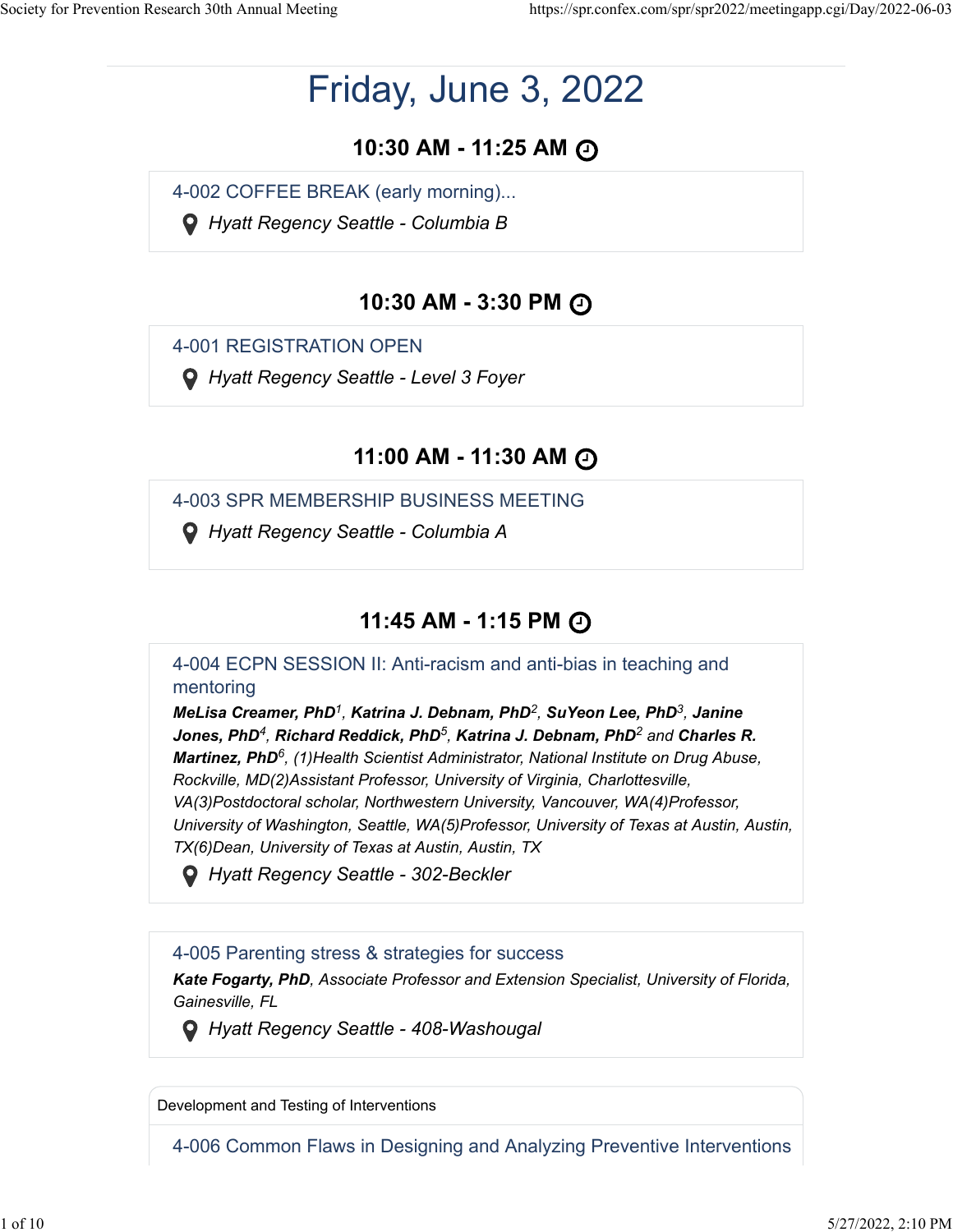#### and How to Avoid Them

*Karl G. Hill, PhD, Director, Prevention Science Program, University of Colorado Boulder, Boulder, CO and Abigail A. Fagan, PhD, Professor, University of Florida, Gainesville, FL*

 *Hyatt Regency Seattle - 401-Chelan*

4-007 Risk factors for substance use and violence among ethnic and sexual minority youth

*Lindsey Webb, PhD, MS, Assistant Scientist, Johns Hopkins Bloomberg School of Public Health, Baltimore, MD*

 *Hyatt Regency Seattle - 407-Satsop*

Epidemiology and Etiology

4-008 Changes in Young Adult Alcohol and Cannibis Use during the COVID-19 Pandemic: Associations with COVID-19-Related Stressors

*Margaret Kuklinski, PhD, Associate Professor and Director, University of Washington, Seattle, WA and Julia A Dilley, PhD MES, Senior Epidemiologist, Oregon Department of Human Services, Portland, OR*

 *Hyatt Regency Seattle - 405-Kachess*

Epidemiology and Etiology

4-009 Minority Stress in the COVID Context: Understanding Pandemic-Related Health Disparities Among Sexual and Gender Minoritized Adults

*Connor McCabe, PhD, Postdoctoral Fellow, University of Washington, Seattle, WA and Debra Kaysen, PhD, Professor, Stanford University, Palo Alto, CA*

 *Hyatt Regency Seattle - 403-Cispus*

4-010 Inclusive health promotion for adults with disabilities *Jennifer Lewis, BA, Executive Director, SPR, Fairfax, VA Hyatt Regency Seattle - 303-Bogachiel*

Special Theme #1: Implementation strategies to achieve equitable implementation of EBIs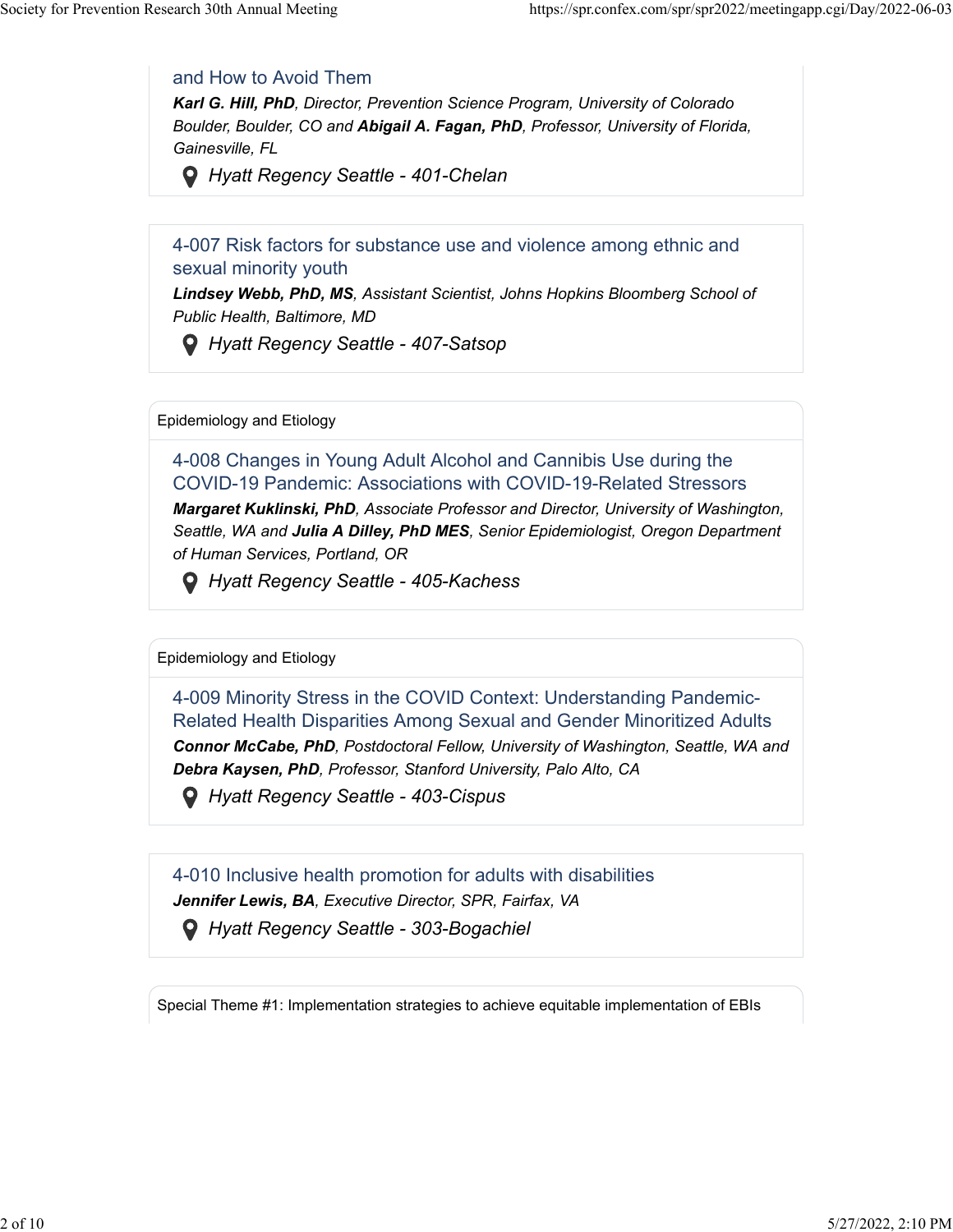4-011 Adapting Evidence-Based Parenting Interventions for Remote Delivery in the Global South during COVID-19

*Qing Han, PhD, Research Officer, University of Oxford, Bristol, United Kingdom and Eve Puffer, PhD, Assistant Professor, Duke University, Durham, NC*

 *Hyatt Regency Seattle - 304-Calawah*

Special Theme #1: Implementation strategies to achieve equitable implementation of EBIs

4-012 Implementing and Evaluating a Precision Approach to Home Visiting in Partnership with Communities Serving Native American Families.

*Allison Barlow, PhD, Director, The Johns Hopkins University, Baltimore, MD and Lisa Danielle Martin, MPH, Director, Maternal and Child Health, Inter-Tribal Council of Michigan, Inc., Sault Ste. Marie, MI*

 *Hyatt Regency Seattle - 301-Ashnola*

Special Theme #2: Multi-sector, coordinated efforts to disseminate and implement prevention science

4-013 SAMHSA'S Technology Transfer Center Networks: A National & Regional Approach to Workforce Development & Implementation Support for Equitable Evidence-Based Prevention and Treatment

*Brittany Cooper, PhD, Associate Professor, Washington State University, Pullman, WA, Kevin P. Haggerty, PhD, Co-Director of the NW PTTC, Social Development Research Group, Seattle, WA, Bryan Hartzler, PhD, Director, University of Washington, Seattle, WA, Cristina Clayton, MSW, Co-Director, University of Washington, Seattle, WA, Eric Bruns, PhD, Professor, University of Washington, Seattle, WA and David Dickinson, BA, Regional Administrator, Substance Abuse and Mental Health Services Administration, Seattle, WA*

 *Hyatt Regency Seattle - Columbia A*

Special Theme #2: Multi-sector, coordinated efforts to disseminate and implement prevention science

4-014 Tailoring Opioid Overdose Prevention Efforts for Diverse Groups within Tribal and Urban Indian Settings

*Myra Parker, PhD, Assistant Professor, University of Washington, Seattle, WA, Danielle Eakins, PhD, Research Scientist, University of Washington, Seattle, WA, Katie Hess, MPH, Senior Research Coordinator, University of Washington, Seattle, WA, Maya Magarati, PhD, Acting Assistant Professor, University of Washington, Seattle, WA and Matthew Town, PhD, Assistant Professor, Portland State University, Portland, OR*

 *Hyatt Regency Seattle - 305-Chelais*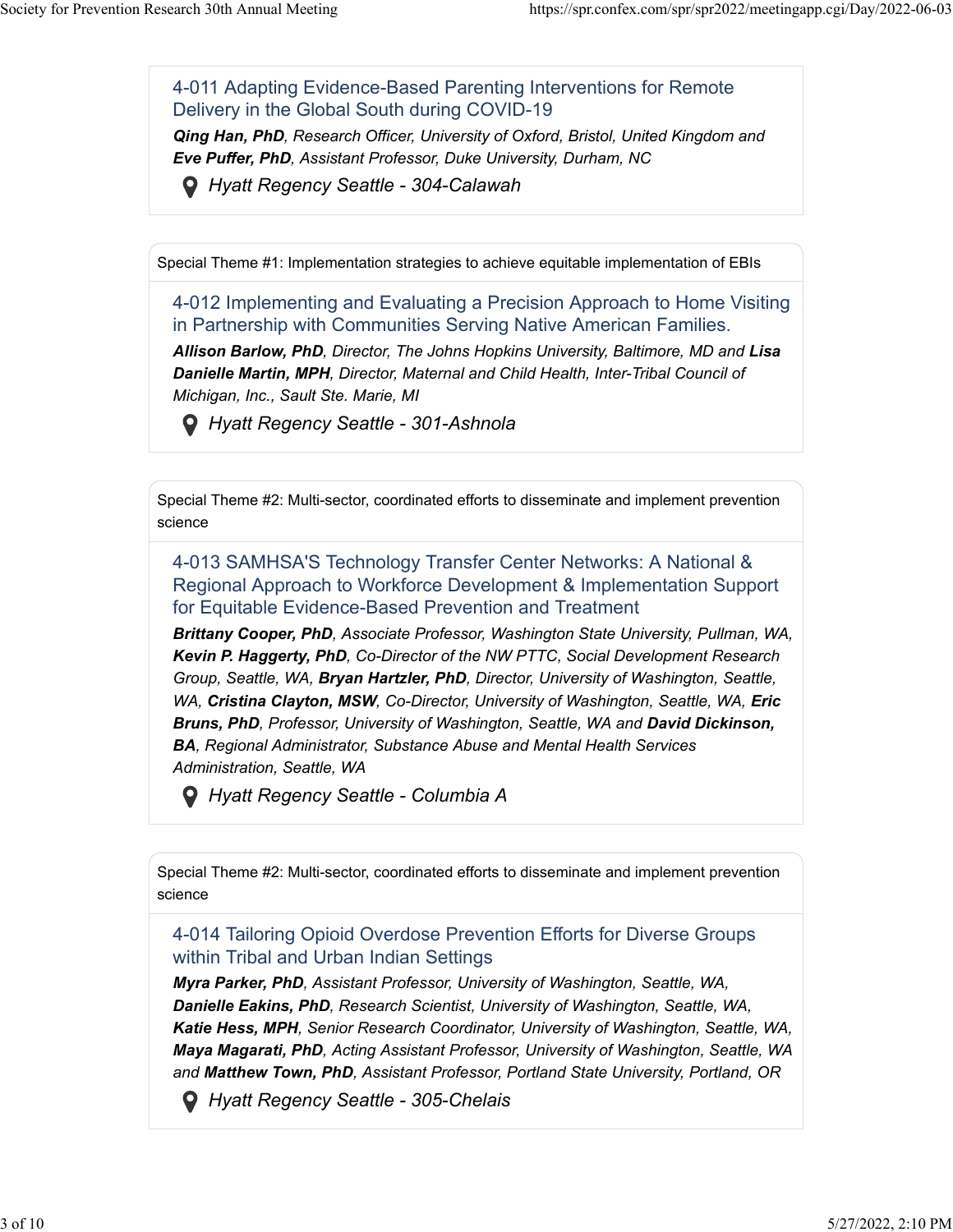Special Theme #3: Charting the future of prevention D&I science

4-015 Community-Led, Research-Informed Collaborations for Equitable Suicide Prevention: Promoting Community Conversations about Research to End Suicide (PC CARES)

*Lisa Wexler, PhD, Professor, University of Michigan-Ann Arbor, Ann Arbor, MI and Lauren A. White, MSW, MPH, Doctoral student, University of Michigan-Ann Arbor, YPSILANTI, MI*

 *Hyatt Regency Seattle - 402-Chiliwack*

4-016 Youth violence prevention: Novel intervention approaches across contexts

*Deinera Exner-Cortens, PhD, Assistant Professor & Tier II CRC, University of Calgary, Calgary, AB, Canada*

 *Hyatt Regency Seattle - 404-Entiat*

### **1:15 PM - 1:30 PM**

4-017 COFFEE BREAK (mid-morning)....

 *Hyatt Regency Seattle - Columbia B*

### **1:30 PM - 3:00 PM**

4-018 PLENARY SESSION III: Charting the future of prevention Dissemination and Implementation Science

*Sandra Naoom<sup>1</sup>, David Chamber, PhD<sup>2</sup>, Shiriki K. Kumanyaka<sup>3</sup> and Sandra Naoom , (1)CDC(2)NIH(3)Drexel Dornsife School of Public Health 1*

 *Hyatt Regency Seattle - Columbia A*

### **3:00 PM - 4:00 PM**

4-019 LUNCH ON YOUR OWN

### **4:00 PM - 5:30 PM**

4-020 PLENARY SESSION III ROUNDTABLE: Mobile Health (mHealth) in Prevention Science: Assessment, Intervention, and Analysis.

*J.D. Smith, PhD, 295 Chipeta Way, Spencer Fox Eccles School of Medicine at the University of Utah, Salt Lake City, UT and David Chambers, D.Phil., Deputy Director,*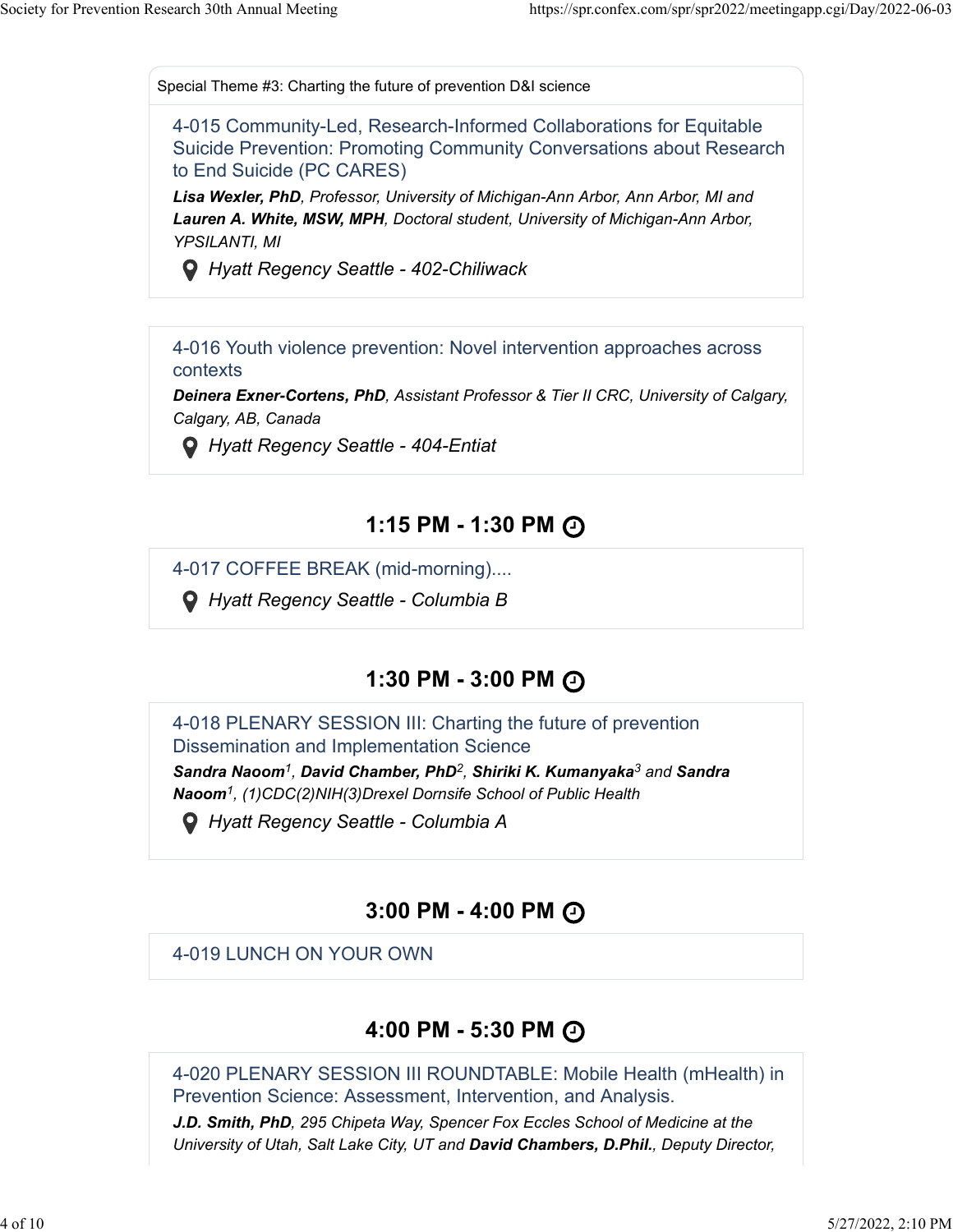*National Cancer Institute, Bethesda, MD Hyatt Regency Seattle - Columbia A*

#### 4-021 SPR MAPPING ADVANCES IN PREVENTION SCIENCE VI TASK FORCE: ROUNDTABLE

*Leslie Leve, PhD, Lorry Lokey Chair and Professor, University of Oregon, Eugene, OR, Karl G. Hill, PhD, Director, Prevention Science Program, University of Colorado Boulder, Boulder, CO, Mariano Kanamori, PhD, Assistant Professor, University of Miami, Miami, FL and Veronica Oro, PhD, Postdoctoral Fellow, University of Oregon, Eugene, OR*

 *Hyatt Regency Seattle - 408-Washougal*

Development and Testing of Interventions

4-022 Prevention in a Syndemic: Addressing the Dual Epidemics of Opioid Overdose and Suicide

*Jessica Cance, PhD, MPH, Public Health Research Analyst, RTI International, Austin, TX*

 *Hyatt Regency Seattle - 307-Methow*

4-023 Parenting, parent-child relationships, and social support influences across developmental stages

*Jennifer Lewis, BA, Executive Director, SPR, Fairfax, VA*

 *Hyatt Regency Seattle - 405-Kachess*

4-024 Social systems and support in African American and Latino communities

*Jennifer Lewis, BA, Executive Director, SPR, Fairfax, VA*

 *Hyatt Regency Seattle - 403-Cispus*

4-025 Social systems, healthcare in the far future: implication and prevention

*Jennifer Lewis, BA, Executive Director, SPR, Fairfax, VA*

 *Hyatt Regency Seattle - 407-Satsop*

Epidemiology and Etiology

4-026 Substance Use and Young Adult Health Risking Behavior: New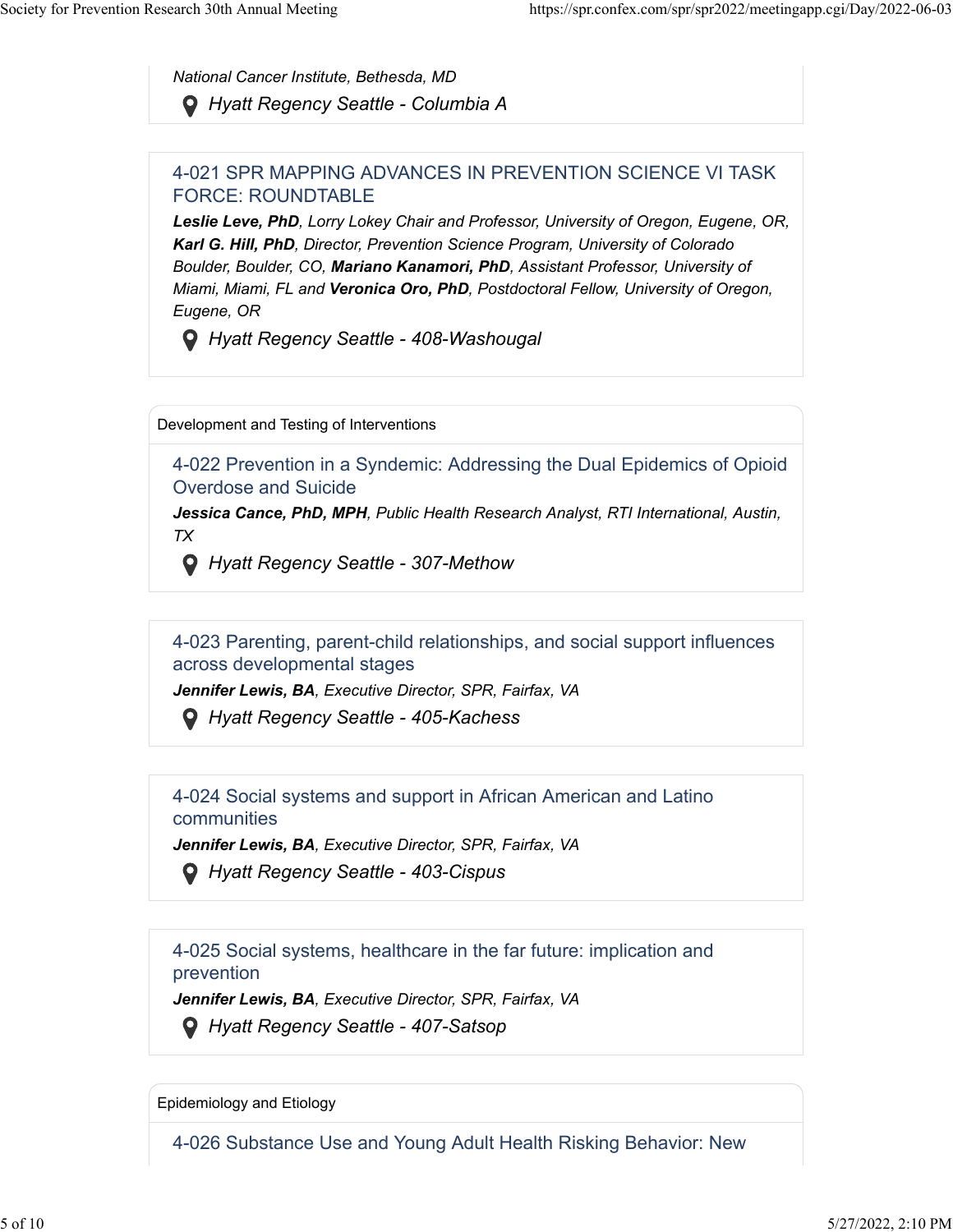#### Findings from the Community Youth Development Study

*Sabrina Oesterle, PhD, Director, Arizona State University, Phoenix, AZ and Sean McCabe, PhD, Professor, University of Michigan-Ann Arbor, Ann Arbor, MI*

 *Hyatt Regency Seattle - 304-Calawah*

4-027 Prevention and intervention through clinical and public services

*Kristen Powell, PhD, Assistant Research Professor and Associate Director of the Center for Prevention Science, Rutgers University, New Brunswick, NJ*

 *Hyatt Regency Seattle - 401-Chelan*

Research, Policy, and Practice

4-028 Investigating Current Issues and Strategies for Promoting School **Safety** 

*Katrina J. Debnam, PhD, Assistant Professor, University of Virginia, Charlottesville, VA and Maury Nation, Ph.D., Professor, Vanderbilt University, Nashville, TN*

 *Hyatt Regency Seattle - 404-Entiat*

4-029 Improvements in both intervention content and delivery methods for family-based preventive interventions

*Jennifer Lewis, BA, Executive Director, SPR, Fairfax, VA*

 *Hyatt Regency Seattle - 303-Bogachiel*

Special Theme #1: Implementation strategies to achieve equitable implementation of EBIs

4-030 Improving School-Based Implementation Contexts to Advance Social-Emotional Well-Being and Equity

*Sophia Hwang, PhD, Postdoctoral Scholar, University of California, Berkeley, Berkeley, CA and Janine Jones, PhD, Professor, University of Washington, Seattle, WA*

 *Hyatt Regency Seattle - 302-Beckler*

Special Theme #1: Implementation strategies to achieve equitable implementation of EBIs

4-031 Understanding the Context of Intentional Gun Injuries to Inform Ecologically Valid Prevention

*Krista Mehari, PhD, Assistant Professor, University of South Alabama, Mobile, AL and Phillip Wayne Graham, DrPH, MPH, Senior Center Director, RTI International, Research Triangle Park, NC*

 *Hyatt Regency Seattle - 305-Chelais*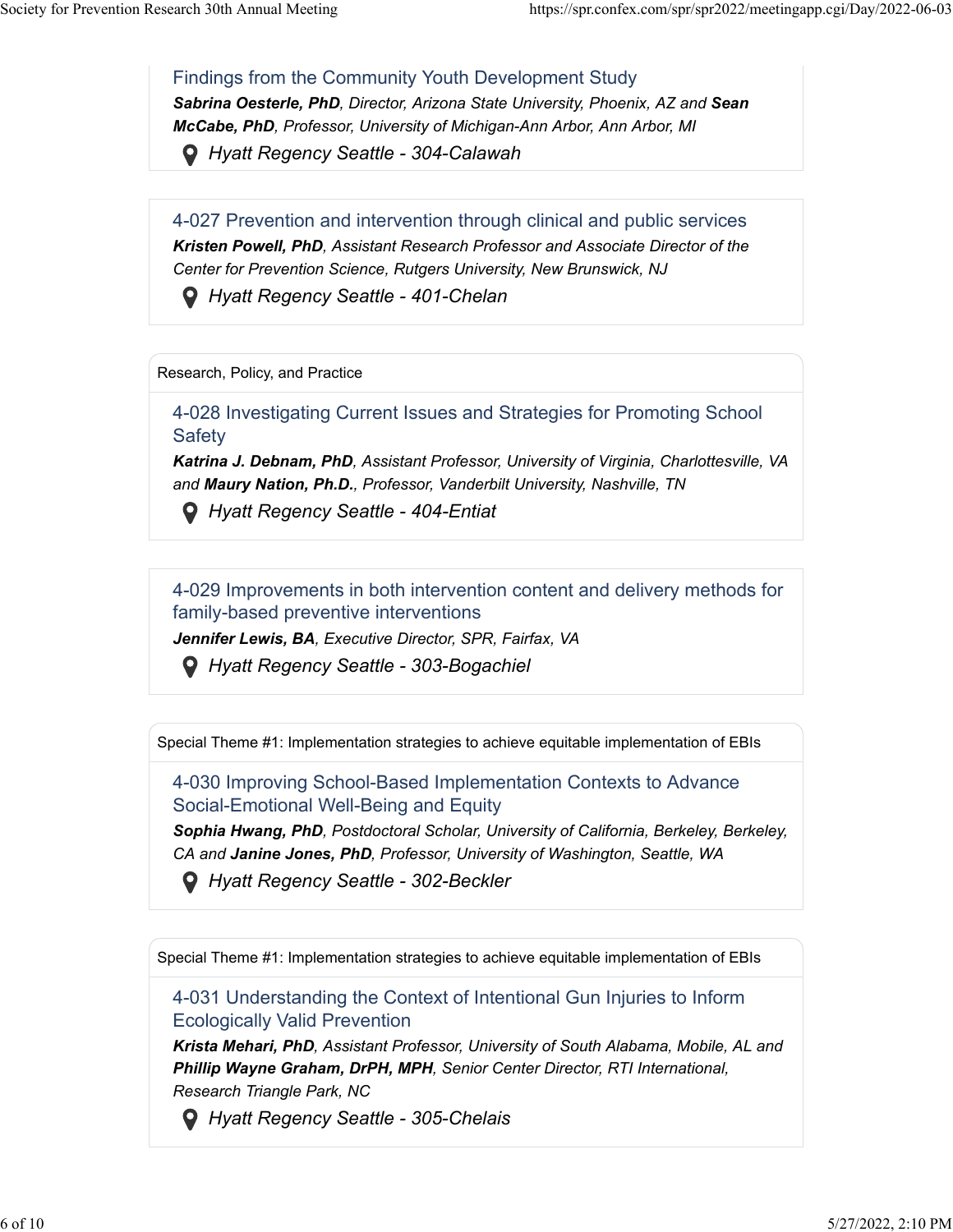Special Theme #1: Implementation strategies to achieve equitable implementation of EBIs

4-032 Expanding the Reach of Preventive Interventions: Lessons Learned from Implementing Guiding Good Choices in New Contexts, Cultures and **Countries** 

*Nicole Eisenberg, PhD, Principal Investigator, University of Washington, Seattle, WA, Dalene Beaulieu, MS, Senior Community Prevention Strategist, Social Development Research Group, Seattle, WA, Eva-Lotta Björk, BA, Development Coordinator, City of Malmo, Sweden, Malmö, Sweden, Pablo Montero-Zamora, PhD, Postdoctoral Fellow, University of Texas at Austin, Austin, TX, Stacy A. Sterling, DrPH, Research Scientist II, Kaiser Permanente Division of Research, Oakland, CA and Romina Veas, BA, Technical Assitance Provider, Fundación San Carlos de Maipo, Santiago, Chile*

 *Hyatt Regency Seattle - 301-Ashnola*

Special Theme #3: Charting the future of prevention D&I science

4-034 What Comes after the RCT? Breaking New Ground in Prevention Dissemination & Implementation Science: Examples from the First Years Away from Home Project

*Brittany Cooper, PhD, Associate Professor, Washington State University, Pullman, WA and Nathaniel Riggs, PhD, Associate Professor, Colorado State University, Fort Collins, CO*

 *Hyatt Regency Seattle - 306-Duwamish*

### **5:30 PM - 5:45 PM**

4-035 COFFEE BREAK (afternoon)....

 *Hyatt Regency Seattle - Columbia B*

### **5:45 PM - 7:15 PM**

Development and Testing of Interventions

4-036 Beyond Mobile Apps: Alternative Technology-Based Interventions to Engage Trauma Survivors

*Katherine van Stolk-Cooke, PhD, Postdoctoral Scholar, Stanford University, Stanford, CA and Emily R. Dworkin, PhD, Assistant Professor, University of Washington, Seattle, WA*

 *Hyatt Regency Seattle - 404-Entiat*

Development and Testing of Interventions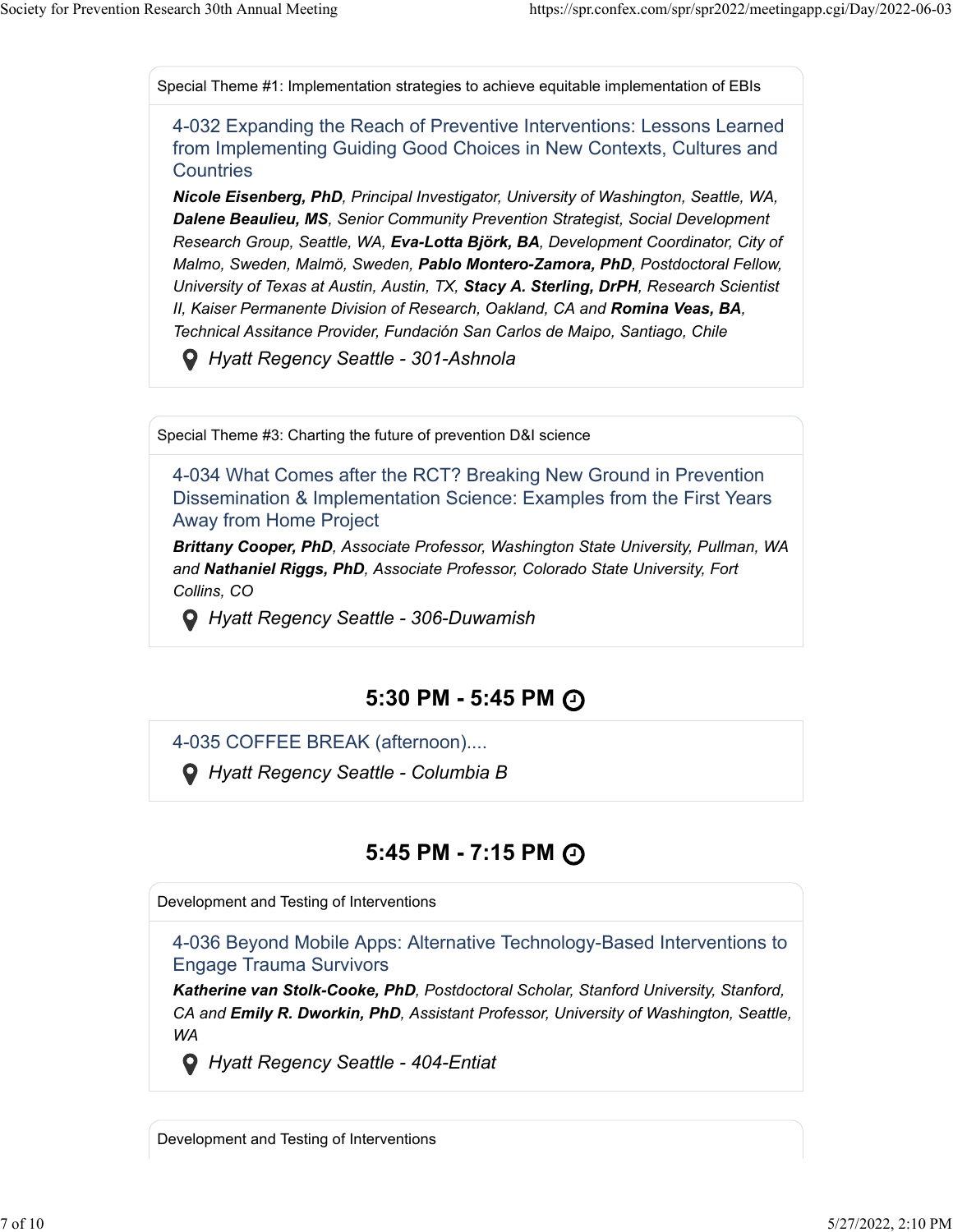4-037 Innovative Perinatal Mental Health Prevention Programs for High-Risk and Underserved Populations: Potential for Broad Public Health Impact

*Steven M Brunwasser, PhD, Assistant Professor, Rowan University, Glassboro, NJ and Sona Dimidjian, PhD, Professor, University of Colorado Boulder, Boulder, CO*

 *Hyatt Regency Seattle - 305-Chelais*

4-038 Predicting intimate partner violence in novel contexts *Andrew J Rizzo, PhD, Postdoctoral Associate, University of Florida, Gainesville, FL Hyatt Regency Seattle - 405-Kachess*

Epidemiology and Etiology

4-039 Shared Language Erosion: A Theoretical Twist for Predicting Immigrant Adaptation and Health

**Ronald B. Cox, PhD**, Professor, Oklahoma State University, Stillwater, OK and **Isaac J.** *Washburn, PhD, Associate Professor, Oklahoma State University, Stillwater, OK*

 *Hyatt Regency Seattle - 302-Beckler*

Epidemiology and Etiology

4-040 The Next Decade in School Climate Research

*Sarah Lindstrom Johnson, PhD, Associate Professor, Arizona State University, Tempe, AZ and Jean Ajaime, BS, Deputy Associate Superintendent, Arizona Department of Education, Phoenix, AZ*

 *Hyatt Regency Seattle - 401-Chelan*

Innovative Methods and Statistics

4-041 Transparency, Openness, and Reproducibility: Implications for the Field of Prevention Science

*Sean Grant, PhD, Assistant Professor, Indiana University, Indianapolis, IN and Catherine Bradshaw, PhD, Professor and Associate Dean for Research & Faculty Development, University of Virginia, Charlottesville, VA*

 *Hyatt Regency Seattle - 402-Chiliwack*

4-042 Positve youth development and predictors of postive outcomes despite risk

*Lauren Supplee, PhD, Senior Program Officer, William T Grant Foundation, New York,*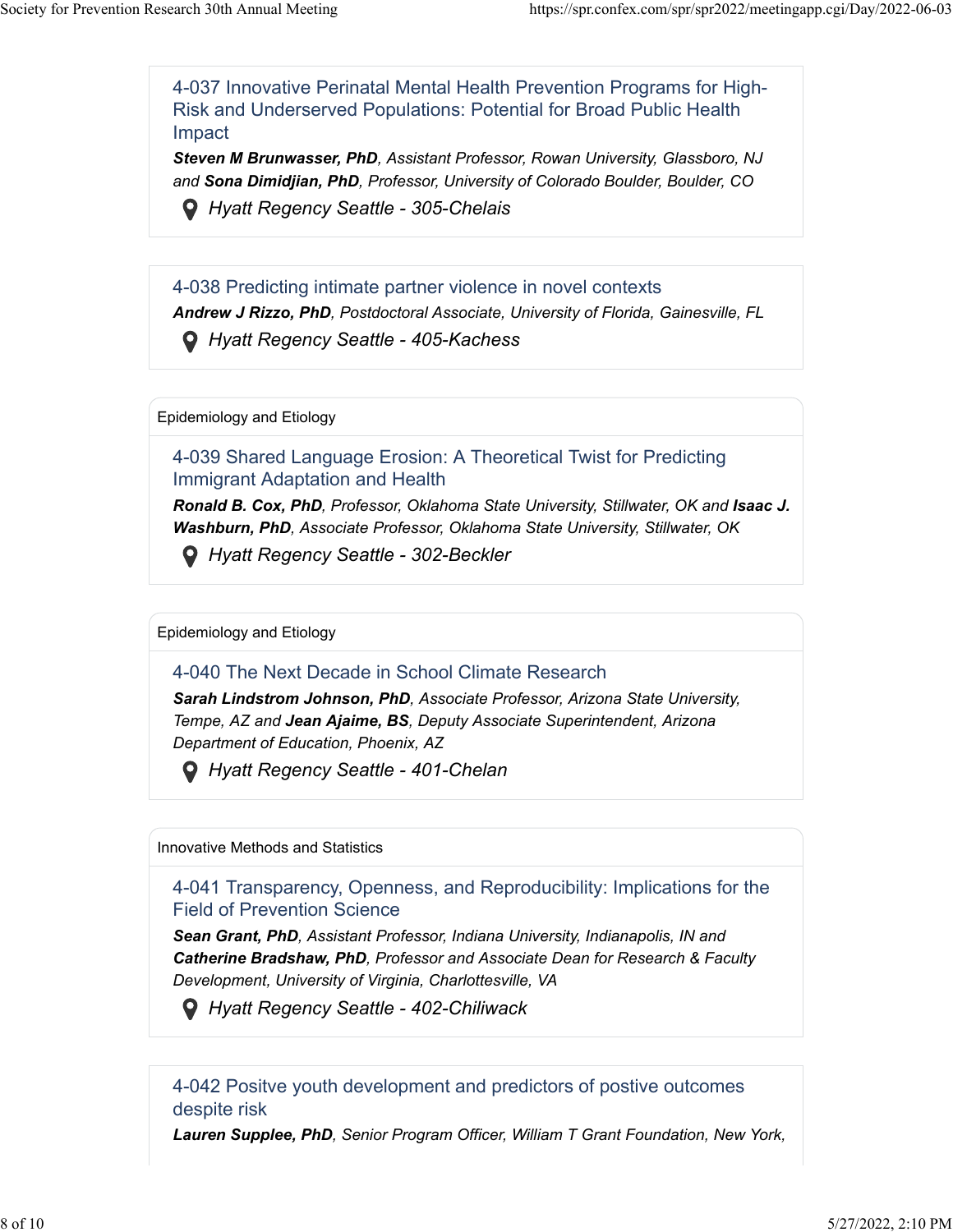*NY*

 *Hyatt Regency Seattle - 307-Methow*

4-043 Risk factors for substance use and implications for prevention among vulnerable groups

*Kristen Powell, PhD, Assistant Research Professor and Associate Director of the Center for Prevention Science, Rutgers University, New Brunswick, NJ*

 *Hyatt Regency Seattle - 303-Bogachiel*

Special Theme #1: Implementation strategies to achieve equitable implementation of EBIs

4-044 Evaluating Implementation of the Research-to-Policy Collaboration: A Novel Method for Bridging Research and Policy

*Jessica Pugel, MA, Research Associate, The Pennsylvania State University, University Park, PA and Brittany Gay, PhD, Postdoctoral Fellow, The Pennsylvania State University, University Park, PA*

 *Hyatt Regency Seattle - Columbia A*

Special Theme #1: Implementation strategies to achieve equitable implementation of EBIs

4-045 How Can We Improve Effectiveness and Equity of School Mental Health Services? Research to Inform Contextual Adaptation

*Eric Bruns, PhD, Professor, University of Washington, Seattle, WA and Janine Jones, PhD, Professor, University of Washington, Seattle, WA*

 *Hyatt Regency Seattle - 301-Ashnola*

4-046 Considerations for (de)implementing programs that impact families and youth with risk

*Jessica Cance, PhD, MPH, Public Health Research Analyst, RTI International, Austin, TX and Dorothy Mandell, PhD, Associate Professor, University of Texas at Tyler, Tyler, TX*

 *Hyatt Regency Seattle - 403-Cispus*

Special Theme #2: Multi-sector, coordinated efforts to disseminate and implement prevention science

4-047 Research Practice Partnerships As a Tool for Promoting Engagement and Dissemination of Education Research: Methods and **Challenges** 

*Maury Nation, Ph.D., Professor, Vanderbilt University, Nashville, TN*